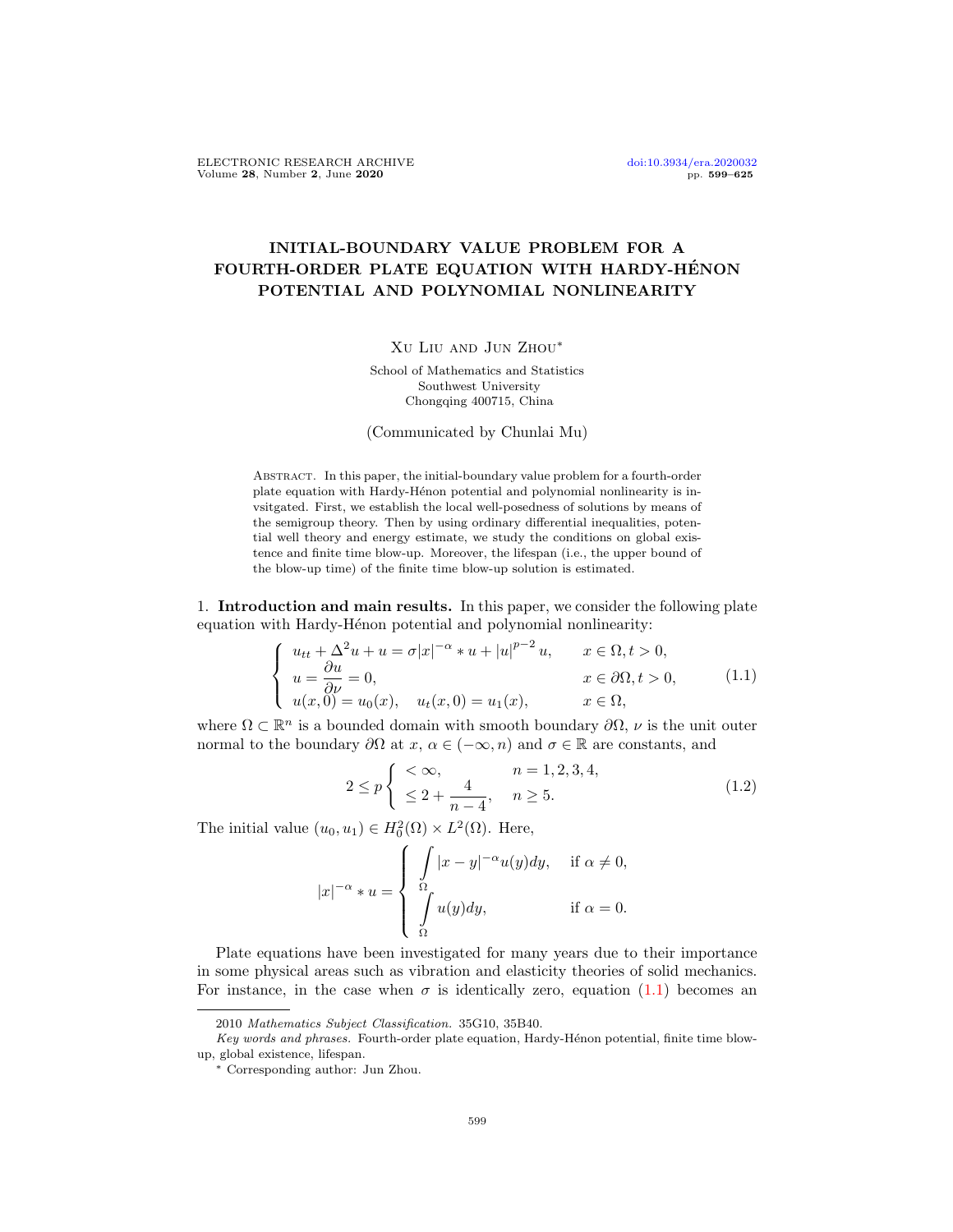equation with polynomial nonlinearity which arises in aeroelasticity modeling (see, for example,  $[14, 15]$  $[14, 15]$ , and the problem with (or without) damping, memory, timedelay etc. were studied extensively (see [\[17,](#page-24-2) [21,](#page-24-3) [25,](#page-25-0) [26,](#page-25-1) [27,](#page-25-2) [33,](#page-25-3) [34,](#page-25-4) [37,](#page-25-5) [40,](#page-25-6) [55,](#page-26-0) [44\]](#page-25-7) and references therein for the topics on well-posedness, global existence, finite time blow-up, global attractor etc.).

The potential term  $|x|^{-\alpha} * u$  is known in the literature as Hardy potential if  $\alpha > 0$ , while if  $\alpha < 0$  it is known as Henon potential. This type of potential is important in analyzing many aspects of physical phenomena with singular poles (at origin). For example, the Efimov states (the circumstances that the two-particle attraction is so weak that any two bosons can not form a pair, but the three bosons can be stable bound states): see e.g., [\[16\]](#page-24-4); effects on dipole-bound anions in polar molecules: see e.g.,  $[4, 7, 28]$  $[4, 7, 28]$  $[4, 7, 28]$  $[4, 7, 28]$ ; capture of matter by black holes (via near-horizon limits): see e.g., [\[9,](#page-24-7) [19\]](#page-24-8); the motions of cold neutral atoms interacting with thin charged wires (falling in the singularity or scattering): see e.g.,  $[5, 12]$  $[5, 12]$ ; the renormalization group of limit cycle in nonrelativistic quantum mechanics: see e.g.,  $[6, 8]$  $[6, 8]$ ; and so on. The are a lot of studies of evolution equations with this type of potentials, see, for example, [\[1,](#page-24-13) [2,](#page-24-14) [3,](#page-24-15) [45,](#page-25-9) [32,](#page-25-10) [50\]](#page-25-11) for parabolic equation, [\[11,](#page-24-16) [49,](#page-25-12) [52,](#page-25-13) [39\]](#page-25-14) for wave equations, and  $[24, 22, 23, 42, 47, 48, 53]$  $[24, 22, 23, 42, 47, 48, 53]$  $[24, 22, 23, 42, 47, 48, 53]$  $[24, 22, 23, 42, 47, 48, 53]$  $[24, 22, 23, 42, 47, 48, 53]$  $[24, 22, 23, 42, 47, 48, 53]$  $[24, 22, 23, 42, 47, 48, 53]$  $[24, 22, 23, 42, 47, 48, 53]$  $[24, 22, 23, 42, 47, 48, 53]$  $[24, 22, 23, 42, 47, 48, 53]$  $[24, 22, 23, 42, 47, 48, 53]$  $[24, 22, 23, 42, 47, 48, 53]$  for Schrödinger equation. However, as far as we know, there seems little studies of fourth-order plate equation with Hardy-Hénon potentials.

Motivated by the previous studies, in this paper, we will consider a fourth-order plate equation with Hardy-Hénon potential and polynomial nonlinearity, i.e, problem [\(1.1\)](#page-0-0). We mainly concern with the well-posedness, and the conditions on global existence and finite time blow-up. To state the main results of this paper, we first introduce some notations used in this paper:

• Let  $(X, \|\cdot\|_X)$  and  $(Y, \|\cdot\|_Y)$  be two Banach space such that  $X \hookrightarrow Y$  continuously. Then we denotes by  $C_{X\to Y}$  the optimal constant of the embedding, i.e.,

$$
C_{X \to Y} = \sup_{\phi \in X \setminus \{0\}} \frac{\|\phi\|_Y}{\|\phi\|_X}.
$$
 (1.3)

- The norm of the Lebesgue space  $L^p(\Omega)$ ,  $1 \leq p \leq \infty$  is denoted by  $\|\cdot\|_p$ . Especially, we denote  $\|\cdot\|_2$  by  $\|\cdot\|$  for simplicity.
- The inner product of the Hilbert space  $L^2(\Omega)$  is denoted by  $(\cdot, \cdot)$ .
- The norm of the Sobolev space  $H_0^2(\Omega)$  is denoted by  $\|\cdot\|_{H^2}$  and

$$
\|\phi\|_{H^2}^2 = \|\Delta\phi\|^2 + \|\phi\|^2.
$$

<span id="page-1-0"></span>**Definition 1.1.** Assume  $\alpha \in (-\infty, n)$  and  $\sigma \in \mathbb{R}$ . Let  $T > 0$ ,  $u_0 \in H_0^2(\Omega)$ , and  $u_1 \in L^2(\Omega)$ . By a weak solution to problem  $(1.1)$ , we mean a function

$$
u \in C([0,T];H_0^2(\Omega)) \cap C^1([0,T];L^2(\Omega))
$$

<span id="page-1-1"></span>such that  $u(0) = u_0, u_t(0) = u_1$ , and

$$
\int_{\Omega} u_t \phi dx + \int_{0}^{t} \int_{\Omega} \Delta u \Delta \phi dx d\tau + \int_{0}^{t} \int_{\Omega} u \phi dx d\tau
$$
\n
$$
= \int_{0}^{t} \int_{\Omega} (\sigma |x|^{-\alpha} * u + |u|^{p-2} u) \phi dx d\tau + \int_{\Omega} u_1 \phi dx \tag{1.4}
$$

holds for any  $\phi \in H_0^2(\Omega)$  and  $0 < t \leq T$ .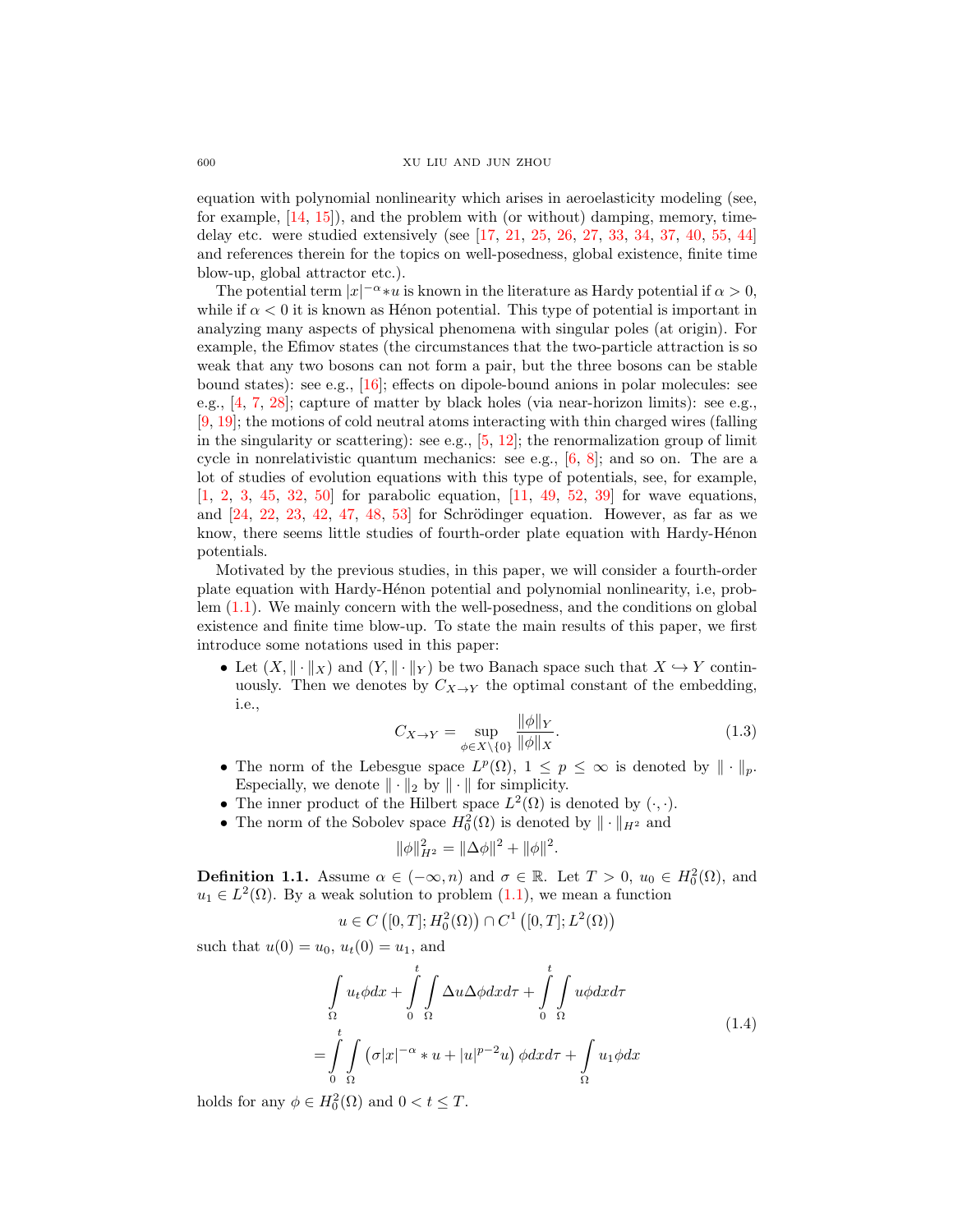The local-well posedness of solutions to problem  $(1.1)$  is the following theorem:

<span id="page-2-0"></span>**Theorem 1.2.** Assume p satisfies [\(1.2\)](#page-0-1),  $\alpha \in (-\infty, n)$  and  $\sigma \in \mathbb{R}$ . Let  $(u_0, u_1) \in$  $H_0^2(\Omega) \times L^2(\Omega)$ . Then there exists a positive constant T depending only on  $||u_0||_{H^2} +$  $\|u_1\|$  such that problem [\(1.1\)](#page-0-0) admits a weak solution

$$
u \in C([0,T];H_0^2(\Omega)) \cap C^1([0,T];L^2(\Omega)).
$$

The solution u can be extended to a maximal weak solution in  $[0, T_{\text{max}})$  such that either

- 1.  $T_{\text{max}} = \infty$ , *i.e.*, the problem admits a global weak solution; or
- 2.  $T_{\text{max}} < \infty$ , and

$$
\lim_{t \uparrow T_{\max}} (\|u(t)\|_{H^2} + \|u_t(t)\|) = \infty,
$$

*i.e.*, the solution blows up at a finite time  $T_{\text{max}}$ .

Furthermore, then energy  $E(t)$  is conservative, i.e.,

<span id="page-2-6"></span>
$$
E(t) = E(0), \ 0 \le t < T_{\text{max}},\tag{1.5}
$$

where

<span id="page-2-5"></span>
$$
E(t) = \frac{1}{2} ||u_t||^2 + J(u)(t), \ 0 \le t < T_{\text{max}}, \tag{1.6}
$$

and

<span id="page-2-4"></span>
$$
E(0) = E(t)|_{t=0} = \frac{1}{2} ||u_1||^2 + J(u_0).
$$
\n(1.7)

Moreover, we have  $(u_t, u) \in C^1[0, T_{\text{max}})$ , and

<span id="page-2-7"></span>
$$
\frac{d}{dt}(u_t, u) = ||u_t||^2 - I(u).
$$
\n(1.8)

Here  $J: H_0^2(\Omega) \to \mathbb{R}$  is a functional defined by

<span id="page-2-2"></span>
$$
J(\phi) = \frac{1}{2} ||\Delta \phi||^2 + \frac{1}{2} ||\phi||^2 - \frac{1}{p} ||\phi||_p^p - \frac{\sigma}{2} \int_{\Omega} \int_{\Omega} \frac{\phi(x)\phi(y)}{|x - y|^{\alpha}} dx dy, \tag{1.9}
$$

and  $I: H_0^2(\Omega) \to \mathbb{R}$  is a functional defined by

<span id="page-2-3"></span>
$$
I(\phi) = \|\Delta \phi\|^2 + \|\phi\|^2 - \|\phi\|_p^p - \sigma \int_{\Omega} \int_{\Omega} \frac{\phi(x)\phi(y)}{|x - y|^{\alpha}} dx dy.
$$
 (1.10)

Based on Theorem [1.2,](#page-2-0) we study the conditions on global existence and finite time blow-up. The first result is about the case that the initial energy is non-positive.

<span id="page-2-1"></span>**Theorem 1.3.** Assume p satisfies [\(1.2\)](#page-0-1),  $\alpha \in (-\infty, n)$  and  $\sigma \in \mathbb{R}$ . Let  $(u_0, u_1) \in$  $H_0^2(\Omega) \times L^2(\Omega)$  satisfy

1.  $E(0) < 0$ ; or

2. 
$$
E(0) = 0
$$
 and  $(u_0, u_1) > 0$ .

Then the weak solution got in Theorem [1.2](#page-2-0) blows up in finite time, i.e.,  $T_{\text{max}} < \infty$ . Moreover,  $T_{\text{max}}$  satisfies the following estimates:

1. If  $|\sigma| \leq \sigma^*$ , then

$$
T_{\max} \leq \begin{cases} \frac{2||u_0||^2}{(p-2)(u_0, u_1)}, & \text{if } E(0) \leq 0 \text{ and } (u_0, u_1) > 0; \\ \frac{4||u_0||}{(p-2)\sqrt{-2E(0)}}, & \text{if } E(0) < 0 \text{ and } (u_0, u_1) = 0; \\ \frac{p}{T}, & \text{if } E(0) < 0 \text{ and } (u_0, u_1) < 0, \end{cases}
$$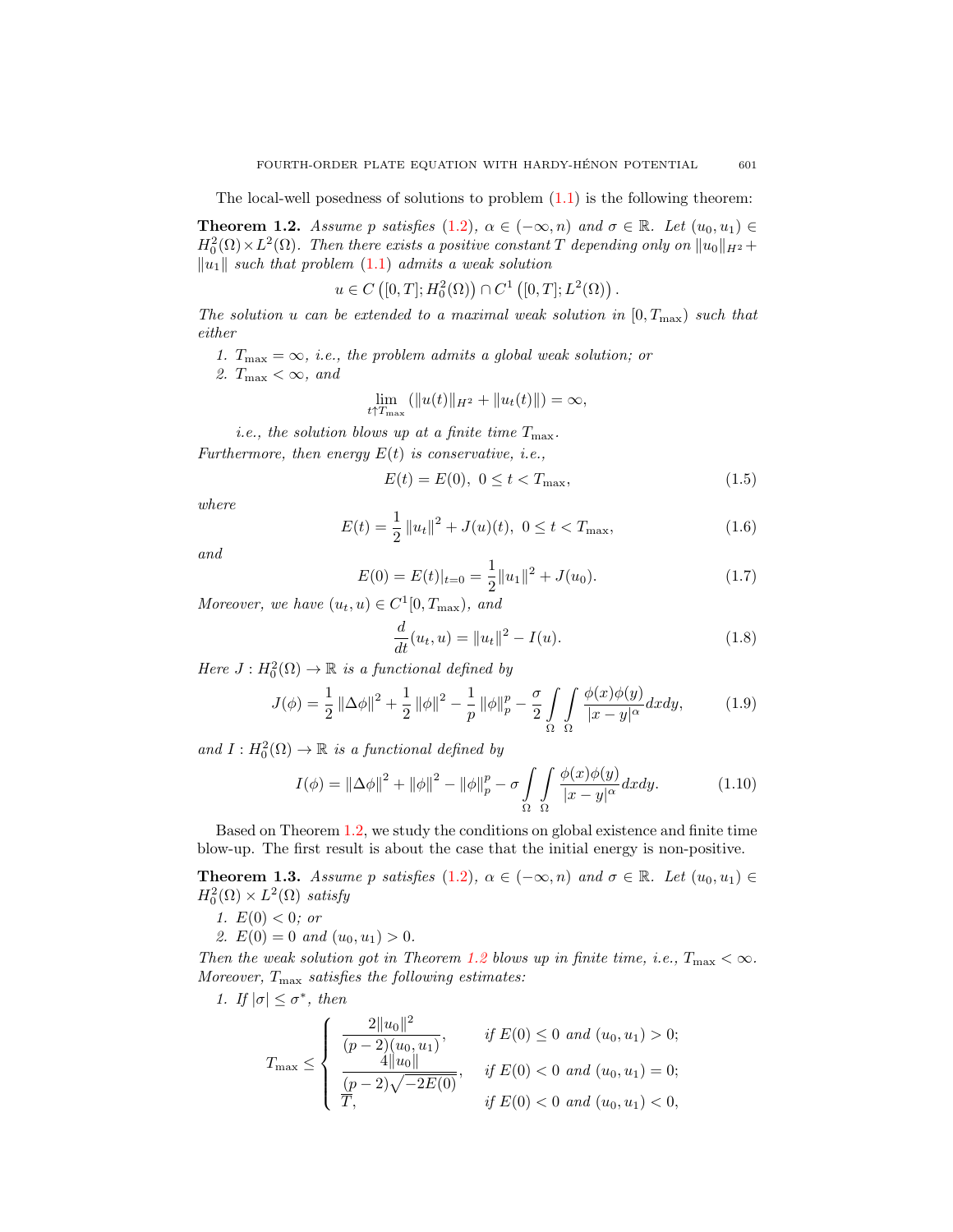where

$$
\overline{T} = \frac{-4E(0) \|u_0\|^2 + 2\left(-(u_0, u_1) + \sqrt{(u_0, u_1)^2 - 2E(0) \|u_0\|^2}\right)^2}{-2E(0)(p-2)\sqrt{(u_0, u_1)^2 - 2E(0) \|u_0\|^2}}
$$

2. If  $|\sigma| > \sigma^*$  and  $(u_0, u_1) \geq 0$ , then

$$
T_{\max} \leq \begin{cases} \frac{(p\Lambda+2)\|u_0\|^2}{(p-2)(u_0, u_1)}, & \text{if } E(0) \leq 0 \text{ and } (u_0, u_1) > 0; \\ \frac{2(p\Lambda+2)\|u_0\|}{(p-2)\sqrt{-2E(0)}}, & \text{if } E(0) < 0 \text{ and } (u_0, u_1) = 0. \end{cases}
$$

Here,

<span id="page-3-0"></span>
$$
\sigma^* = \inf_{\phi \in H_0^2(\Omega) \backslash \{0\}} \left| \frac{\|\Delta \phi\|^2 + \|\phi\|^2}{\int_{\Omega} \int_{\Omega} |x - y|^{-\alpha} \phi(x) \phi(y) dx dy} \right| \tag{1.11}
$$

.

and

$$
\Lambda = \begin{cases} \n(|\sigma| - \sigma^*) R^{-\alpha} |\Omega|^{\frac{p}{2}} \|u_0\|^{2-p}, & \text{if } \alpha \le 0; \\
\kappa (|\sigma| - \sigma^*) |\Omega|^{\frac{(p-2)^2}{2p} + \frac{p(2n-\alpha)-2n}{n}} \|u_0\|^{2-p}, & \text{if } 0 < \alpha < n,\n\end{cases} \tag{1.12}
$$

where

$$
R = \sup_{x,y \in \Omega} |x - y|, \ \kappa = \pi^{\frac{\alpha}{2}} \frac{\Gamma(\frac{n-\alpha}{2})}{\Gamma(\frac{2n-\alpha}{2})} \left\{ \frac{\Gamma(\frac{n}{2})}{\Gamma(n)} \right\}^{-\frac{n-\alpha}{n}}.
$$

Remark 1. There are two remarks on the above theorem.

1. Firstly, by Lemma [2.2,](#page-5-0) if  $\alpha \in (-\infty, n)$ ,  $\sigma^*$  is well-defined and

$$
\sigma^* \ge \left\{ \begin{array}{ll} R^\alpha \left(C_{H_0^2 \rightarrow L^1}\right)^{-2}, & \alpha \in (-\infty, 0], \\ \frac{1}{\kappa} \left(C_{H_0^2 \rightarrow L^{\frac{2n}{2n-\alpha}}} \right)^{-2}, & \alpha \in (0, n), \end{array} \right.
$$

where  $C_{H_0^2 \to L^1}$  is the optimal constant of the embedding  $H_0^2(\Omega) \hookrightarrow L^1(\Omega)$ ,  $C_{H_0^2 \to L^{\frac{2n}{2n-\alpha}}}$  is the optimal constant of the embedding  $H_0^2(\Omega) \hookrightarrow L^{\frac{2n}{2n-\alpha}}(\Omega)$ . So Theorem [1.3](#page-2-1) makes sense.

2. Secondly, for  $|\sigma| > \sigma^*$  and  $(u_0, u_1) < 0$ . Due to technique reasons, we only show the solution will blow up in finite time, but the upper bound of the blow-up time  $T_{\text{max}}$  is not given. We left the study of this problem as an open question.

Theorem [1.3](#page-2-1) is above the case  $E(0) \le 0$ . In order to derive some results for the case  $E(0) > 0$ , we use the potential well method (see, for example, [\[10,](#page-24-19) [20,](#page-24-20) [35,](#page-25-19) [36,](#page-25-20) [41,](#page-25-21) [43,](#page-25-22) [51\]](#page-25-23)). Let

<span id="page-3-1"></span>
$$
d = \inf\{J(\phi) : \phi \in \mathcal{N}\},\tag{1.13}
$$

where J is the functional defined by  $(1.9)$ , and  $\mathcal N$  is the Nehari manifold defined as

<span id="page-3-2"></span>
$$
\mathcal{N} = \{ \phi \in H_0^2(\Omega) \setminus \{0\} : I(\phi) = 0 \}.
$$
 (1.14)

Here  $I$  is the functional defined by  $(1.10)$ .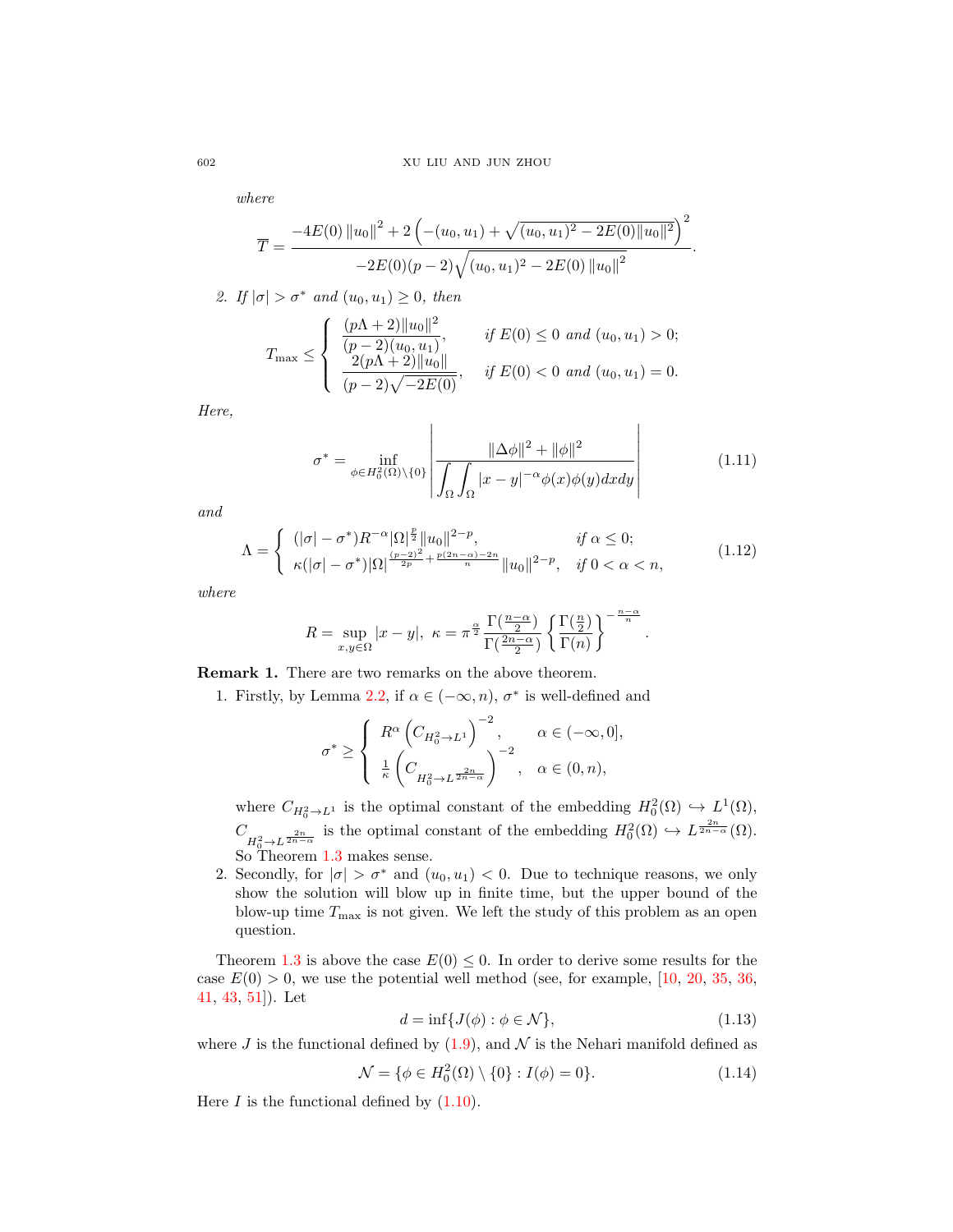**Remark 2.** If we assume p satisfies  $(1.2)$ ,  $\alpha \in (-\infty, n)$ , and  $\sigma \in (-\sigma^*, \sigma^*)$ , where  $\sigma^*$  is the positive constant defined by [\(1.11\)](#page-3-0), by Lemma [2.4,](#page-6-0) d is a positive constant and

$$
d \geq \frac{p-2}{2p} \left( \left( 1 - \frac{|\sigma|}{\sigma^*} \right) C_{H_0^2 \to L^p}^2 \right)^{\frac{p}{p-2}},
$$

where  $C_{H_0^2 \to L^p}$  is the optimal constant of the embedding  $H_0^2(\Omega) \hookrightarrow L^p(\Omega)$ .

<span id="page-4-0"></span>**Theorem 1.4.** (Global existence for  $0 < E(0) \le d$ ). Assume p satisfies [\(1.2\)](#page-0-1),  $\alpha \in (-\infty, n)$ , and  $\sigma \in (-\sigma^*, \sigma^*)$ , where  $\sigma^*$  is the positive constant defined by [\(1.11\)](#page-3-0). Let u be the weak solution got in Theorem [1.2](#page-2-0) with  $(u_0, u_1) \in H_0^2(\Omega) \times L^2(\Omega)$ satisfying  $I(u_0) > 0$  and  $0 < E(0) \leq d$ , where  $E(0), I, d$  are defined in [\(1.7\)](#page-2-4),[\(1.10\)](#page-2-3), [\(1.13\)](#page-3-1) respectively. Then u exists globally, i.e.,  $T_{\text{max}} = \infty$ .

<span id="page-4-1"></span>**Theorem 1.5.** (Blow-up for  $0 < E(0) \le d$ ) Assume p satisfies [\(1.2\)](#page-0-1),  $\alpha \in (-\infty, n)$ , and  $\sigma \in (-\sigma^*, \sigma^*)$ , where  $\sigma^*$  is the positive constant defined by [\(1.11\)](#page-3-0). Let u be the weak solution got in Theorem [1.2](#page-2-0) with  $(u_0, u_1) \in H_0^2(\Omega) \times L^2(\Omega)$  satisfying

- 1.  $E(0) < d, I(u_0) < 0$ ; or
- 2.  $E(0) = d, I(u_0) < 0, (u_0, u_1) > 0,$

where  $E(0)$ , I, d are defined in  $(1.7)$ , $(1.10)$ ,  $(1.13)$  respectively. Then u blows up in finite time, i.e.,  $T_{\text{max}} < \infty$ . Moreover,  $T_{\text{max}}$  satisfies the following estimates:

$$
T_{\max} \leq \begin{cases} \frac{2||u_0||^2}{(p-2)(u_0, u_1)}, & \text{if } E(0) \leq d \text{ and } (u_0, u_1) > 0; \\ \frac{4||u_0||}{(p-2)\sqrt{2(d-E(0))}}, & \text{if } E(0) < d \text{ and } (u_0, u_1) = 0; \\ \widehat{T}, & \text{if } E(0) < d \text{ and } (u_0, u_1) < 0, \end{cases}
$$

where

$$
\widehat{T} = \frac{4(d - E(0)) ||u_0||^2 + 2\left(-(u_0, u_1) + \sqrt{(u_0, u_1)^2 + (2(d - E(0))) ||u_0||^2}\right)^2}{(2(d - E(0)))(p - 2)\sqrt{(u_0, u_1)^2 + (2(d - E(0))) ||u_0||^2}}.
$$

The organization of the rest of this paper is as follows: In Section 2, we give some preliminaries, which will be used in this paper; In Section 3, we study the well-posed of solutions by semigroup theory and prove Theorem [1.2;](#page-2-0) In Section 4, we study the conditions on global existence and finite time blow-up and prove Theorems [1.3,](#page-2-1) [1.4](#page-4-0) and [1.5.](#page-4-1)

2. Preliminaries. The following well-known Hardy-Littlewood-Sobolev inequality can be found in [\[31\]](#page-25-24):

<span id="page-4-2"></span>**Lemma 2.1.** Let  $q, r > 1$  and  $0 < \theta < n$  with

$$
\frac{1}{q} + \frac{n-\theta}{n} + \frac{1}{r} = 2.
$$

Let  $u \in L^q(\mathbb{R}^n)$  and  $v \in L^r(\mathbb{R}^n)$ . Then there exists a sharp positive constant C depending only on  $n, \alpha$  and q such that

$$
\left|\int\limits_{\mathbb{R}^n} \int\limits_{\mathbb{R}^n} \frac{u(x)v(y)}{|x-y|^{n-\theta}} dxdy\right| \leq \kappa ||u||_q ||v||_r.
$$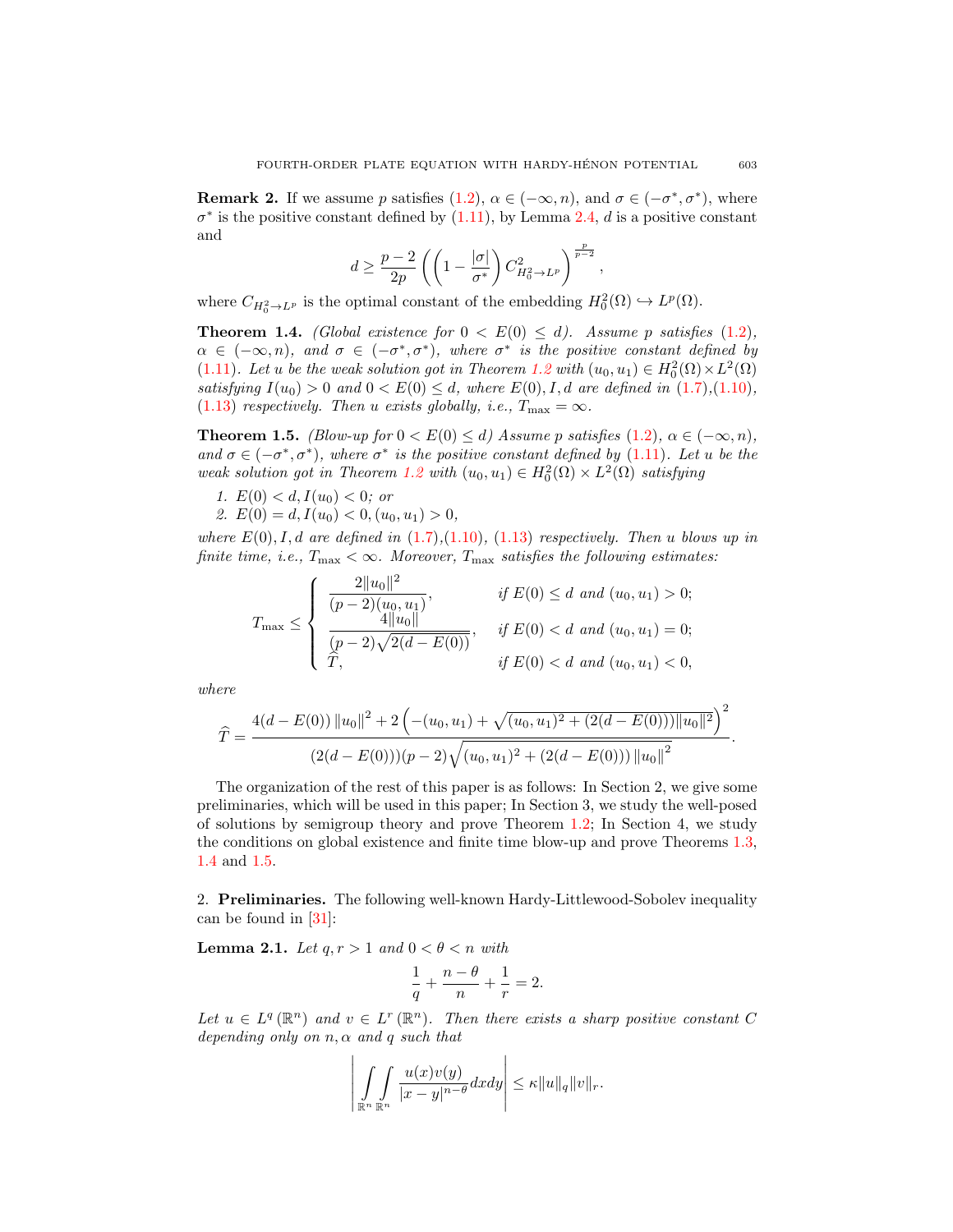If

$$
q = r = \frac{2n}{n+\theta},
$$

then

<span id="page-5-1"></span>
$$
C = \kappa := \pi^{\frac{n-\theta}{2}} \frac{\Gamma(\frac{\theta}{2})}{\Gamma(\frac{n+\theta}{2})} \left\{ \frac{\Gamma(\frac{n}{2})}{\Gamma(n)} \right\}^{-\frac{\theta}{n}}.
$$
 (2.15)

If  $u \in L^q(\Omega)$  and  $v \in L^r(\Omega)$  with q and r satisfying the assumptions, by valuing them 0 in  $\mathbb{R}^n \setminus \Omega$ , it also holds

<span id="page-5-2"></span>
$$
\left| \int_{\Omega} \int_{\Omega} \frac{u(x)v(y)}{|x-y|^{n-\theta}} dx dy \right| \leq C \|u\|_{q} \|v\|_{r}.
$$
 (2.16)

<span id="page-5-0"></span>**Lemma 2.2.** Let  $\alpha \in (-\infty, n)$  and  $\sigma^*$  be the constant defined in [\(1.11\)](#page-3-0). Then  $\sigma^*$ is well-defined and

$$
\sigma^* \geq \left\{ \begin{array}{ll} R^\alpha \left(C_{H_0^2 \rightarrow L^1}\right)^{-2}, & \alpha \in (-\infty,0], \\ \frac{1}{\kappa} \left(C_{H_0^2 \rightarrow L^{\frac{2n}{2n-\alpha}}}\right)^{-2}, & \alpha \in (0,n), \end{array} \right.
$$

where  $C_{H_0^2 \to L^1}$  is the optimal constant of the embedding  $H_0^2(\Omega) \hookrightarrow L^1(\Omega)$ ,  $C_{H_0^2 \to L^{\frac{2n}{2n-\alpha}}}$  is the optimal constant of the embedding  $H_0^2(\Omega) \hookrightarrow L^{\frac{2n}{2n-\alpha}}(\Omega)$ ,  $\kappa$  is the constant given in [\(2.15\)](#page-5-1) with  $\theta = n - \alpha$ , and

$$
R = \sup_{x,y \in \Omega} |x - y| < \infty.
$$

*Proof.* If  $\alpha \in (-\infty, 0]$ , we have,

$$
\left| \int_{\Omega} \int_{\Omega} |x - y|^{-\alpha} \phi(x) \phi(y) dx dy \right| \leq \left( \int_{\Omega} |\phi(x)| dx \right)^2 R^{-\alpha}
$$
  

$$
\leq C_{H_0^2 \to L^1}^2 R^{-\alpha} \left( \|\Delta \phi\|^2 + \|\phi\|^2 \right).
$$

If  $\alpha \in (0, n)$ , by Hardy-Littlewood-Sobolev inequality (see  $(2.16)$  of Lemma [2.1\)](#page-4-2) with  $q = r = \frac{2n}{2n-\alpha}$  and  $H_0^2(\Omega) \hookrightarrow L^{\frac{2n}{2n-\alpha}}(\Omega)$  with constant  $C_{H_0^2 \to L^{\frac{2n}{2n-\alpha}}}$ ,

$$
\left| \int_{\Omega} \int_{\Omega} |x - y|^{-\alpha} \phi(x) \phi(y) dx dy \right| \leq \kappa ||\phi||_{\frac{2n}{2n - \alpha}}^2
$$
  

$$
\leq \kappa C_{H_0^2 \to L^{\frac{2n}{2n - \alpha}}}^2 (||\Delta \phi||^2 + ||\phi||^2).
$$

<span id="page-5-3"></span>**Lemma 2.3.** [\[29,](#page-25-25) [30\]](#page-25-26) Suppose  $F(t) \in C^2[0,T)$  is a nonnegative function satisfying  $F''(t)F(t) - (1+r) (F'(t))^2 \ge 0,$  (2.17)

where  $0 < T \leq +\infty$  and r is a positive constant. If  $F(0) > 0$  and  $F'(0) > 0$ , then

$$
T \le \frac{F(0)}{rF'(0)} < +\infty \tag{2.18}
$$

and  $F(t) \rightarrow +\infty$  as  $t \rightarrow T$ .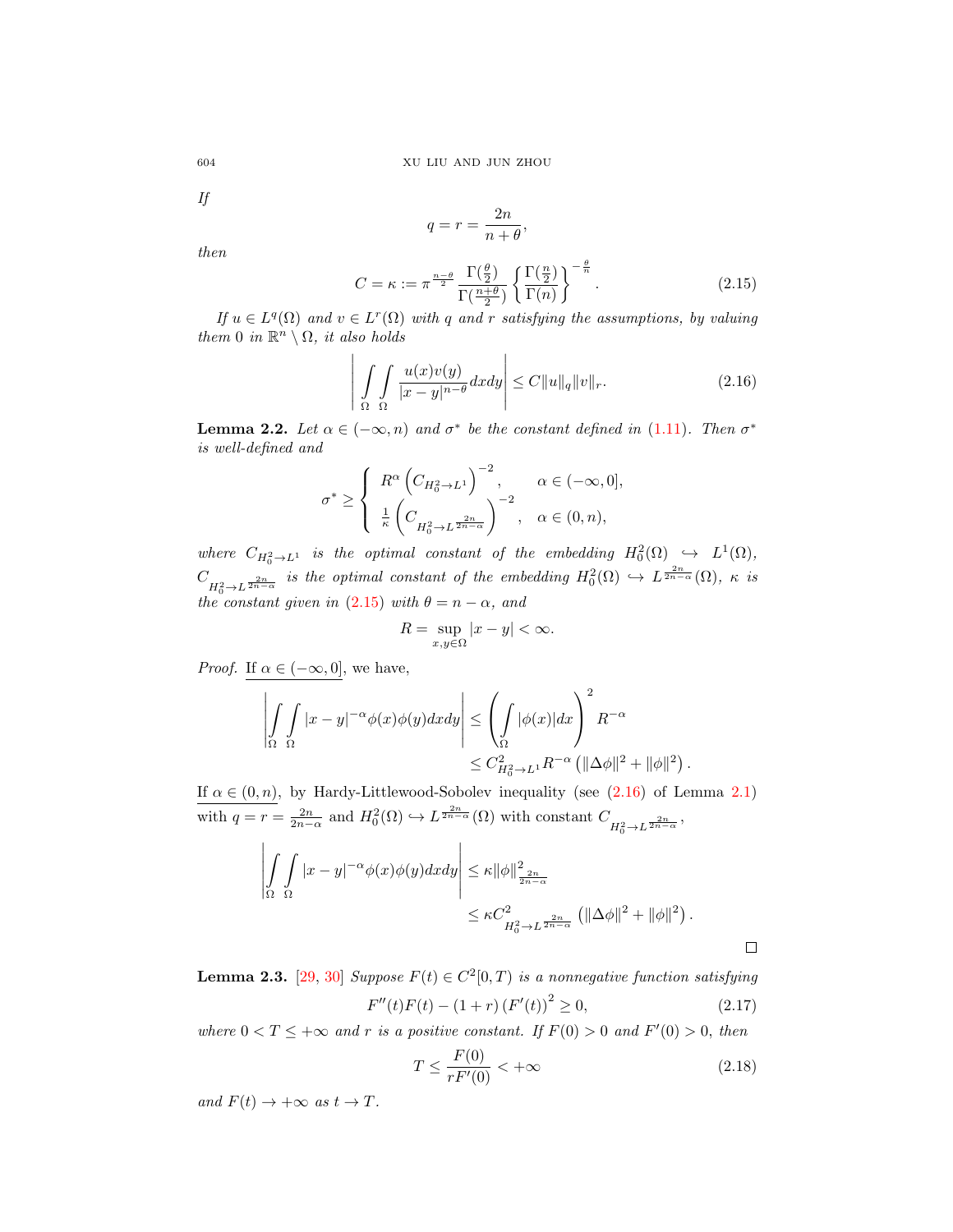<span id="page-6-0"></span>**Lemma 2.4.** Assume p satisfies [\(1.2\)](#page-0-1),  $\alpha \in (-\infty, n)$ , and  $\sigma \in (-\sigma^*, \sigma^*)$ , where  $\sigma^*$ is the positive constant defined by  $(1.11)$ . Let d be the constant defined in  $(1.13)$ . Then we have

<span id="page-6-1"></span>
$$
d = \inf \left\{ \sup_{\lambda \ge 0} J(\lambda \phi) : \phi \in H_0^2(\Omega) \setminus \{0\} \right\},\tag{2.19}
$$

and

<span id="page-6-2"></span>
$$
d \ge \frac{p-2}{2p} \left( \left( 1 - \frac{|\sigma|}{\sigma^*} \right) C_{H_0^2 \to L^p}^2 \right)^{\frac{p}{p-2}},\tag{2.20}
$$

where  $C_{H_0^2 \to L^p}$  is the optimal constant of the embedding  $H_0^2(\Omega) \hookrightarrow L^p(\Omega)$ .

*Proof.* Firstly, we prove [\(2.19\)](#page-6-1). For any  $\phi \in H_0^2(\Omega) \setminus \{0\}$ , since  $\sigma \in [0, \sigma^*),$  by means of a simple calculation, we find there exists a unique positive constant  $\hat{\lambda}$ defined by

$$
\hat{\lambda} = \left(\frac{\left\|\Delta\phi\right\|^2 + \|\phi\|^2 - \sigma \int_{\Omega} \int_{\Omega} |x - y|^{-\alpha} \phi(x)\phi(y) dx dy}{\|\phi\|_{p}^{p}}\right)^{\frac{1}{p-2}},\tag{2.21}
$$

such that

$$
\sup_{\lambda \ge 0} J(\lambda \phi) = J(\hat{\lambda} \phi), \ \hat{\lambda} \phi \in \mathcal{N}.
$$
 (2.22)

.

Then,

$$
\inf \left\{ \sup_{\lambda \geq 0} J(\lambda \phi) : \phi \in H_0^2(\Omega) \setminus \{0\} \right\} = \inf \left\{ J(\hat{\lambda} \phi) : \phi \in H_0^2(\Omega) \setminus \{0\} \right\}
$$

$$
\geq \inf \{ J(\phi) : \phi \in \mathcal{N} \}.
$$

On the other hand, for any  $\phi \in \mathcal{N}$ , we have  $\hat{\lambda} = 1$ . Then

$$
\inf\{J(\phi) : \phi \in \mathcal{N}\} = \inf\left\{\sup_{\lambda \ge 0} J(\lambda \phi) : \phi \in \mathcal{N}\right\}
$$

$$
\ge \inf\left\{\sup_{\lambda \ge 0} J(\lambda \phi) : \phi \in H_0^2(\Omega) \setminus \{0\}\right\}
$$

Then [\(2.19\)](#page-6-1) follows from the above two inequalities.

Secondly, we prove  $(2.20)$ , by  $(1.11)$ , we have

<span id="page-6-3"></span>
$$
d = \frac{p-2}{2p} \inf \left\{ \hat{\lambda}^p ||\phi||_p^p : \phi \in H_0^2(\Omega) \setminus \{0\} \right\}
$$
  
\n
$$
= \frac{p-2}{2p} \left( \inf_{\phi \in H_0^2(\Omega) \setminus \{0\}} \frac{||\Delta\phi||^2 + ||\phi||^2 - \sigma \int_{\Omega} \int_{\Omega} |x-y|^{-\alpha} \phi(x)\phi(y) dxdy}{||\phi||_p^2} \right)^{\frac{p}{p-2}}
$$
  
\n
$$
\geq \frac{p-2}{2p} \left( \inf_{\phi \in H_0^2(\Omega) \setminus \{0\}} \frac{||\Delta\phi||^2 + ||\phi||^2 - |\sigma| \left| \int_{\Omega} \int_{\Omega} |x-y|^{-\alpha} \phi(x)\phi(y) dxdy \right|}{||\phi||_p^2} \right)^{\frac{p}{p-2}} (2.23)
$$
  
\n
$$
\geq \frac{p-2}{2p} \left( \inf_{\phi \in H_0^2(\Omega) \setminus \{0\}} \left( 1 - \frac{|\sigma|}{\sigma^*} \right) \frac{||\Delta\phi||^2 + ||\phi||^2}{||\phi||_p^2} \right)^{\frac{p}{p-2}}
$$
  
\n
$$
= \frac{p-2}{2p} \left( \left( 1 - \frac{\sigma}{\sigma^*} \right) C_{H_0^2 \to L^p}^2 \right)^{\frac{p}{p-2}}.
$$

Ц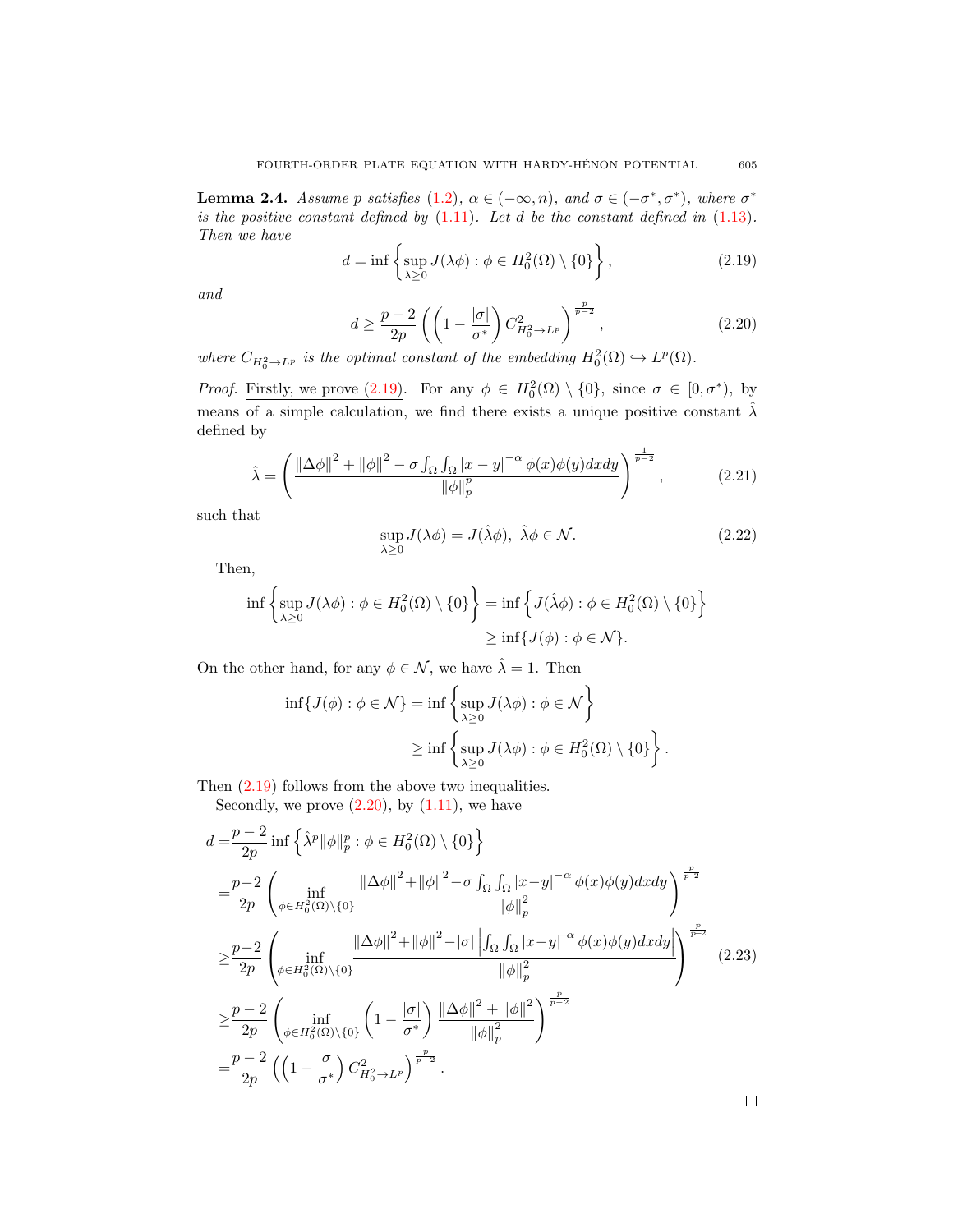<span id="page-7-7"></span>**Lemma 2.5.** Assume p satisfies [\(1.2\)](#page-0-1),  $\alpha \in (-\infty, n)$ , and  $\sigma \in (-\sigma^*, \sigma^*)$ , where  $\sigma^*$ is the positive constant defined by  $(1.11)$ . Let

<span id="page-7-4"></span>
$$
\mathcal{W} = \left\{ \phi \in H_0^2(\Omega) : I(\phi) > 0, J(\phi) < d \right\} \cup \{0\}. \tag{2.24}
$$

<span id="page-7-5"></span>
$$
\mathcal{V} = \left\{ u \in H_0^2(\Omega) : I(\phi) < 0, J(\phi) < d \right\},\tag{2.25}
$$

where  $d$  is the positive constant defined in  $(1.13)$ . Then

<span id="page-7-0"></span>
$$
\|\phi\|_p^p \le \frac{2pd}{p-2}, \ \forall \phi \in \mathcal{W} \tag{2.26}
$$

and

<span id="page-7-1"></span>
$$
\|\Delta\phi\|^2 + \|\phi\|^2 \ge \left( \left(1 - \frac{|\sigma|}{\sigma^*}\right) \left(C_{H_0^2 \to L^p}\right)^{-p} \right)^{\frac{2}{p-2}}, \ \forall \phi \in \mathcal{V}, \tag{2.27}
$$

where  $C_{H_0^2 \to L^p}$  is the optimal constant of the embedding  $H_0^2(\Omega) \hookrightarrow L^p(\Omega)$ . Moreover,  $W = W_1$ , and  $V_1 = V$ , where

<span id="page-7-3"></span>
$$
\mathcal{W}_1 = \left\{ \phi \in H_0^2(\Omega) : J(\phi) < d, \|\Delta \phi\|^2 + \|\phi\|^2 < \frac{2pd}{p-2} + \sigma C_\phi \right\},\tag{2.28}
$$

and

<span id="page-7-6"></span>
$$
\mathcal{V}_1 = \left\{ \phi \in H_0^2(\Omega) : J(\phi) < d, \|\Delta\phi\|^2 + \|\phi\|^2 > \frac{2pd}{p-2} + \sigma C_\phi \right\}.
$$
\n(2.29)

Here,

$$
C_{\phi} = \int_{\Omega} \int_{\Omega} \frac{\phi(x)\phi(y)}{|x - y|^{\alpha}} dx dy.
$$

*Proof.* **Step 1.** We prove [\(2.26\)](#page-7-0). By the definition of J and I (see [\(1.9\)](#page-2-2) and [\(1.10\)](#page-2-3)), we have

<span id="page-7-8"></span>
$$
2J(\phi) - I(\phi) = \frac{p-2}{p} ||\phi||_p^p, \ \forall \phi \in H_0^2(\Omega). \tag{2.30}
$$

For any  $\phi \in \mathcal{W}$ , since  $I(\phi) > 0$  and  $J(\phi) < d$ , [\(2.26\)](#page-7-0) follows from the above inequality.

Step 2. We prove [\(2.27\)](#page-7-1). For any  $\phi \in V$ , by the definition of I in [\(1.10\)](#page-2-3),  $|\sigma| < \sigma^*$ , it follows from  $(1.11)$  and  $I(\phi) < 0$  that

<span id="page-7-2"></span>
$$
\left(C_{H_0^2 \to L^p}\right)^p \left(\|\Delta \phi\|^2 + \|\phi\|^2\right)^{\frac{p}{2}} \ge \|\phi\|_p^p
$$
  
>  $\|\Delta \phi\|^2 + \|\phi\|^2 - \sigma \int_{\Omega} \int_{\Omega} \frac{\phi(x)\phi(y)}{|x - y|^{\alpha}} dx dy$  (2.31)  

$$
\ge \left(1 - \frac{|\sigma|}{\sigma^*}\right) \left(\|\Delta \phi\|^2 + \|\phi\|^2\right),
$$

which implies [\(2.27\)](#page-7-1).

**Step 3.** We show that  $V_1 = V$ .

Firstly, for any  $\phi \in \mathcal{V}_1$ , by [\(1.9\)](#page-2-2) and the definition of  $\mathcal{V}_1$ , we get

$$
\|\Delta\phi\|^2 + \|\phi\|^2 > \frac{2pd}{p-2} + \sigma \int_{\Omega} \int_{\Omega} \frac{\phi(x)\phi(y)}{|x-y|^{\alpha}} dx dy,
$$
\n
$$
\frac{1}{2} \left( \|\Delta\phi\|^2 + \|\phi\|^2 \right) < d + \frac{1}{p} \|\phi\|_p^p + \frac{\sigma}{2} \int_{\Omega} \int_{\Omega} \frac{\phi(x)\phi(y)}{|x-y|^{\alpha}} dx dy,
$$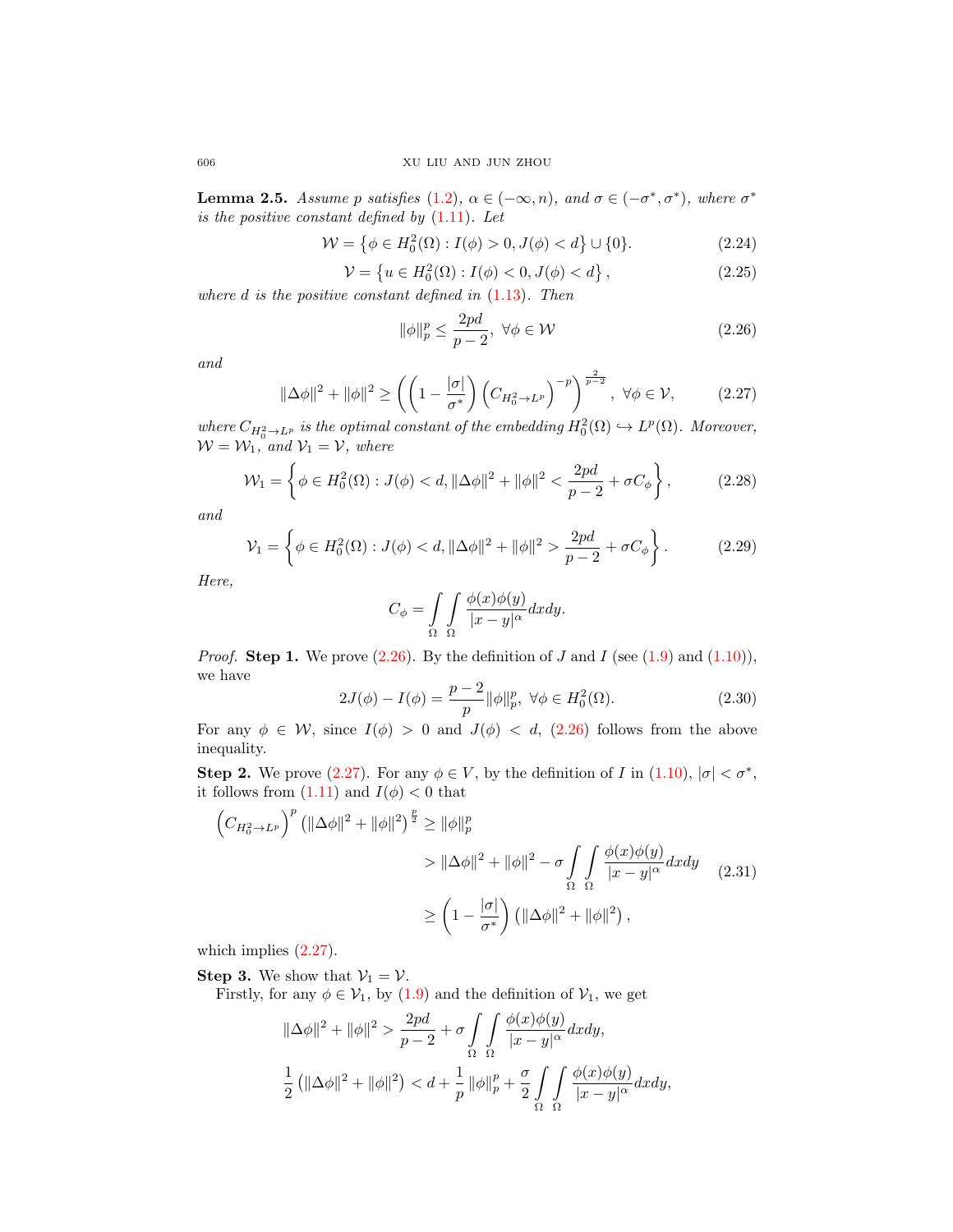which implies

$$
\|\phi\|_p^p > \frac{2pd}{p-2}.
$$

Thus, by the definition of  $I$  in  $(1.10)$  and the above two inequalities,

$$
I(\phi) = \|\Delta\phi\|^2 + \|\phi\|^2 - \|\phi\|_p^p - \sigma \int_{\Omega} \int_{\Omega} \frac{\phi(x)\phi(y)}{|x - y|^{\alpha}} dx dy
$$
  

$$
\leq 2d - \frac{p - 2}{p} \|\phi\|_p^p
$$
  
< 0,

which, together with  $J(\phi) < d$ , implies  $\phi \subset \mathcal{V}$ , then  $\mathcal{V}_1 \subset \mathcal{V}$ .

Secondly, we prove  $V \subset V_1$ . For any  $\phi \in V$ , since  $|\sigma| < \sigma^*$ , it follow from [\(2.27\)](#page-7-1) and  $(2.31)$  that

$$
\|\Delta\phi\|^2 + \|\phi\|^2 - \sigma \int_{\Omega} \int_{\Omega} \frac{\phi(x)\phi(y)}{|x - y|^{\alpha}} dx dy
$$
  

$$
\geq \left(1 - \frac{|\sigma|}{\sigma^*}\right) \left(\left(1 - \frac{|\sigma|}{\sigma^*}\right) \left(C_{H_0^2 \to L^p}\right)^{-p}\right)^{\frac{2}{p-2}} > 0.
$$

Then, in view of  $I(\phi) < 0$ , i.e.,

$$
\|\phi\|_p^p > \|\Delta\phi\|^2 + \|\phi\|^2 - \sigma \int_{\Omega} \int_{\Omega} \frac{\phi(x)\phi(y)}{|x-y|^{\alpha}} dx dy,
$$

we get

$$
\|\phi\|_p^{\frac{2p}{p-2}} \ge \left(\|\Delta\phi\|^2 + \|\phi\|^2 - \sigma \int_{\Omega} \int_{\Omega} \frac{\phi(x)\phi(y)}{|x-y|^{\alpha}} dx dy\right)^{\frac{2}{p-2}}
$$
  

$$
\Leftrightarrow \|\phi\|_p^{\frac{2p}{p-2}} \ge \left(\|\Delta\phi\|^2 + \|\phi\|^2 - \sigma \int_{\Omega} \int_{\Omega} \frac{\phi(x)\phi(y)}{|x-y|^{\alpha}} dx dy\right)^{\frac{p}{p-2}-1}
$$
  

$$
\Leftrightarrow \|\Delta\phi\|^2 + \|\phi\|^2 - \sigma \int_{\Omega} \int_{\Omega} \frac{\phi(x)\phi(y)}{|x-y|^{\alpha}} dx dy
$$
  

$$
> \left(\frac{\|\Delta\phi\|^2 + \|\phi\|^2 - \sigma \int_{\Omega} \int_{\Omega} \frac{\phi(x)\phi(y)}{|x-y|^{\alpha}} dx dy}{\|\phi\|_p^2}\right)^{\frac{p}{p-2}},
$$

which, together with the second line of  $(2.23)$ , implies

$$
\|\Delta\phi\|^2 + \|\phi\|^2 - \sigma \int_{\Omega} \int_{\Omega} \frac{\phi(x)\phi(y)}{|x-y|^{\alpha}} dx dy > \frac{2pd}{p-2}.
$$

Since  $J(\phi) < d$ , the above inequality infers that  $\phi \in \mathcal{V}_1$ , and then  $\mathcal{V} \subset \mathcal{V}_1$ . **Step 4.** We show that  $W = W_1$ .

Firstly we prove  $W \subset W_1$ . In fact, for any  $\phi \in W$ , if  $\phi = 0$ , it is obvious that  $\phi \in \mathcal{W}_1$ ; if  $\phi \neq 0$ , in view of the definition of W, we get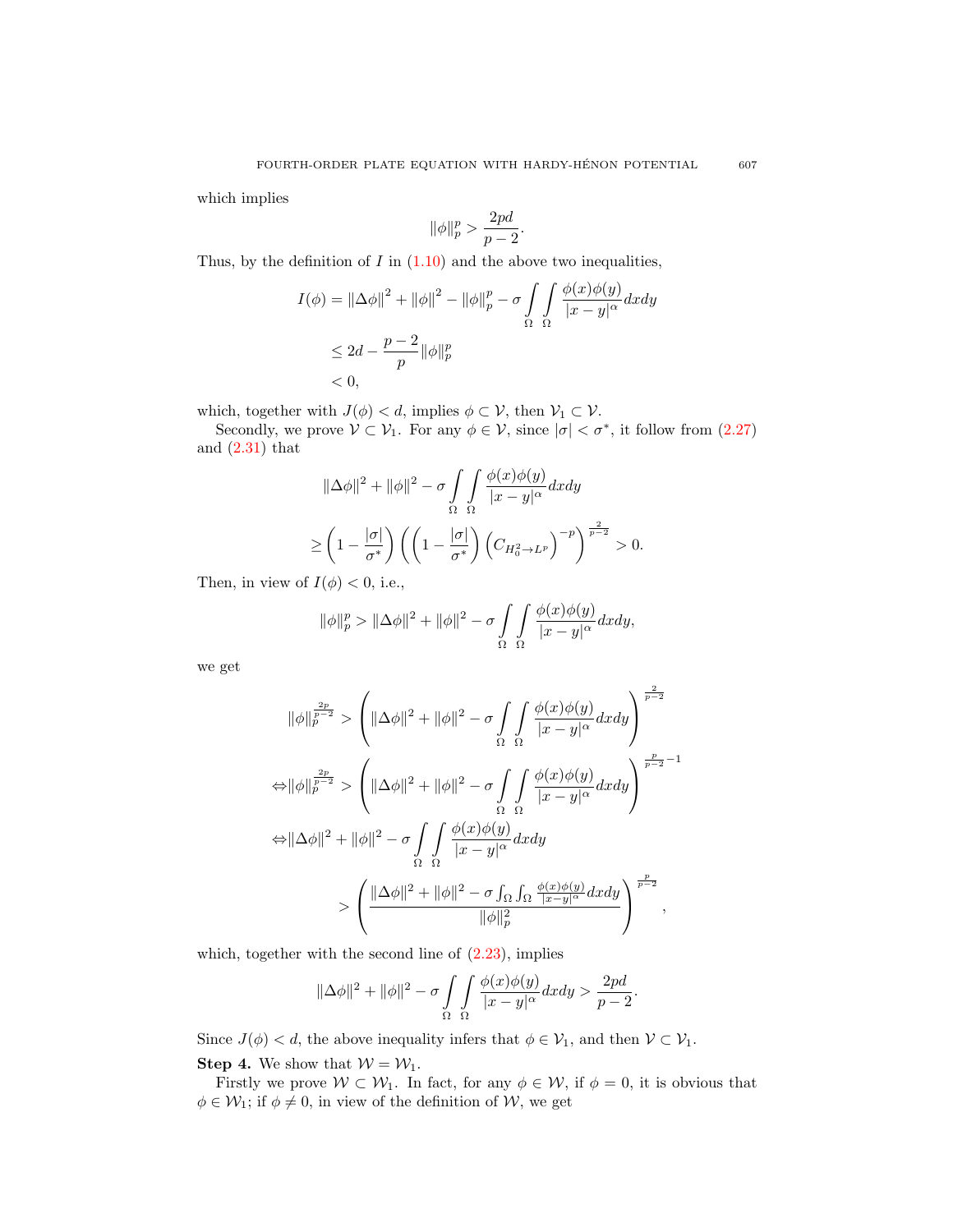$$
\begin{aligned}&\|\Delta\phi\|^2+\|\phi\|^2-\sigma\int\limits_{\Omega}\int\limits_{\Omega}\frac{\phi(x)\phi(y)}{|x-y|^{\alpha}}dxdy>\|\phi\|_p^p\,,\\&\frac{1}{2}\left(\|\Delta\phi\|^2+\|\phi\|^2\right)< d+\frac{1}{p}\left\|u\right\|_p^p+\frac{1}{2}\sigma\int\limits_{\Omega}\int\limits_{\Omega}\frac{\phi(x)\phi(y)}{|x-y|^{\alpha}}dxdy.\end{aligned}
$$

The above two inequalities imply

<span id="page-9-1"></span><span id="page-9-0"></span>
$$
\Delta\phi\|^2 + \|\phi\|^2 < \frac{2pd}{p-2} + \sigma \int\limits_{\Omega} \int\limits_{\Omega} \frac{\phi(x)\phi(y)}{|x-y|^{\alpha}} dxdy,
$$

which, together with  $J(u) < d$ , implies  $\phi \in \mathcal{W}_1$ , then  $\mathcal{W} \subset \mathcal{W}_1$ .

Secondly we prove  $W_1 \subset W$  by contradiction argument. If there exists  $\phi \in$  $W_1 \setminus W$ . Then we have

$$
J(\phi) < d \text{ (by (2.28))},\tag{2.32}
$$

$$
\|\Delta\phi\|^2 + \|\phi\|^2 < \frac{2pd}{p-2} + \sigma \int_{\Omega} \int_{\Omega} \frac{\phi(x)\phi(y)}{|x-y|^{\alpha}} dx dy \text{ (by (2.28))},\tag{2.33}
$$

$$
I(\phi) \le 0, \ \phi \ne 0 \text{ (by (2.24) and (2.32))}.
$$
\n
$$
(2.34)
$$

If  $I(\phi) < 0$ , the by [\(2.32\)](#page-9-0), we get  $\phi \in V$  (see [\(2.25\)](#page-7-5)), and then  $\phi \in V_1$  (since  $V = V_1$  has been proved in Step 3), which, together with  $(2.29)$ , contradicts  $(2.33)$ ; If  $I(\phi) = 0$ , then by  $\phi \neq 0$ , we get  $\phi \in \mathcal{N}$  (see  $(1.14)$ ), and then  $J(\phi) \geq d$  (see [\(1.13\)](#page-3-1)), which contradicts [\(2.32\)](#page-9-0). So,  $\phi \in \mathcal{W}$ , and then  $\mathcal{W}_1 \subset \mathcal{W}$ .  $\Box$ 

<span id="page-9-3"></span>**Lemma 2.6.** Assume p satisfies [\(1.2\)](#page-0-1),  $\alpha \in (-\infty, n)$ , and  $\sigma \in (-\sigma^*, \sigma^*)$ , where  $\sigma^*$ is the positive constant defined by  $(1.11)$ . Let

$$
u \in C\left([0,T_{\max}); H_0^2(\Omega)\right) \cap C^1\left([0,T_{\max}); L^2(\Omega)\right)
$$

be the maximal weak solution to [\(1.1\)](#page-0-0) with initial value  $(u_0, u_1) \in H_0^2(\Omega) \times L^2(\Omega)$ got in Theorem [1.2.](#page-2-0)

- 1. If there exists a  $t_0 \in [0, T_{\text{max}})$  such that  $E(t_0) < d$ , then  $u(t) \in \mathcal{W}$  for  $t \in$ [ $t_0, T_{\text{max}}$ ] provided that  $u(t_0) \in \mathcal{W}$ ;
- 2. If there exists a  $t_0 \in [0, T_{\text{max}})$  such that either  $E(t_0) < d$  or  $E(t_0) = d$  and  $(u_t, u)_{t=t_0} \geq 0$ , then  $u(t) \in V$  for  $t \in [t_0, T_{\text{max}})$  provided that  $u(t_0) \in V$ ,

where  $E(t)$  is the energy functional defined in [\(1.6\)](#page-2-5), W and V is is the sets defined in  $(2.24)$  and  $(2.25)$  respectively, d constant defined in  $(1.13)$ .

Proof. Firstly, we proof the first part by contradiction argument. Actually, if the conclusion is incorrect, by using  $u \in C([0,T_{\max}); H_0^2(\Omega)) \cap C^1([0,T_{\max}); L^2(\Omega))$ and  $u(t_0) \in \mathcal{W}$ , there must exist a  $t_1 \in (t_0, T_{\text{max}})$  such that

$$
u(t) \in \mathcal{W}, t \in [t_0, t_1); \text{ and } u(t_1) \in \partial \mathcal{W}.
$$

Since the energy is conservative (see [\(1.5\)](#page-2-6)),  $E(t) = \frac{1}{2} ||u_t||^2 + J(u)(t)$  (see [\(1.6\)](#page-2-5)), and  $E(0) < d$ , we get

<span id="page-9-2"></span>
$$
J(u)(t_1) \le E(t_1) = E(t_0) < d. \tag{2.35}
$$

Then by  $u(t_1) \in \partial \mathcal{W}$  and the definition of  $\mathcal{W}$  (see [\(2.24\)](#page-7-4)), it follows  $I(u)(t_1) = 0$  and  $u(t_1) \neq 0$ . So  $u(t_1) \in \mathcal{N}$  (see the definition of  $\mathcal{N}$  in [\(1.14\)](#page-3-2)), then by the definition of d (see [\(1.13\)](#page-3-1)), it follows  $J(u)(t_1) \ge d$ , which contradicts [\(2.35\)](#page-9-2).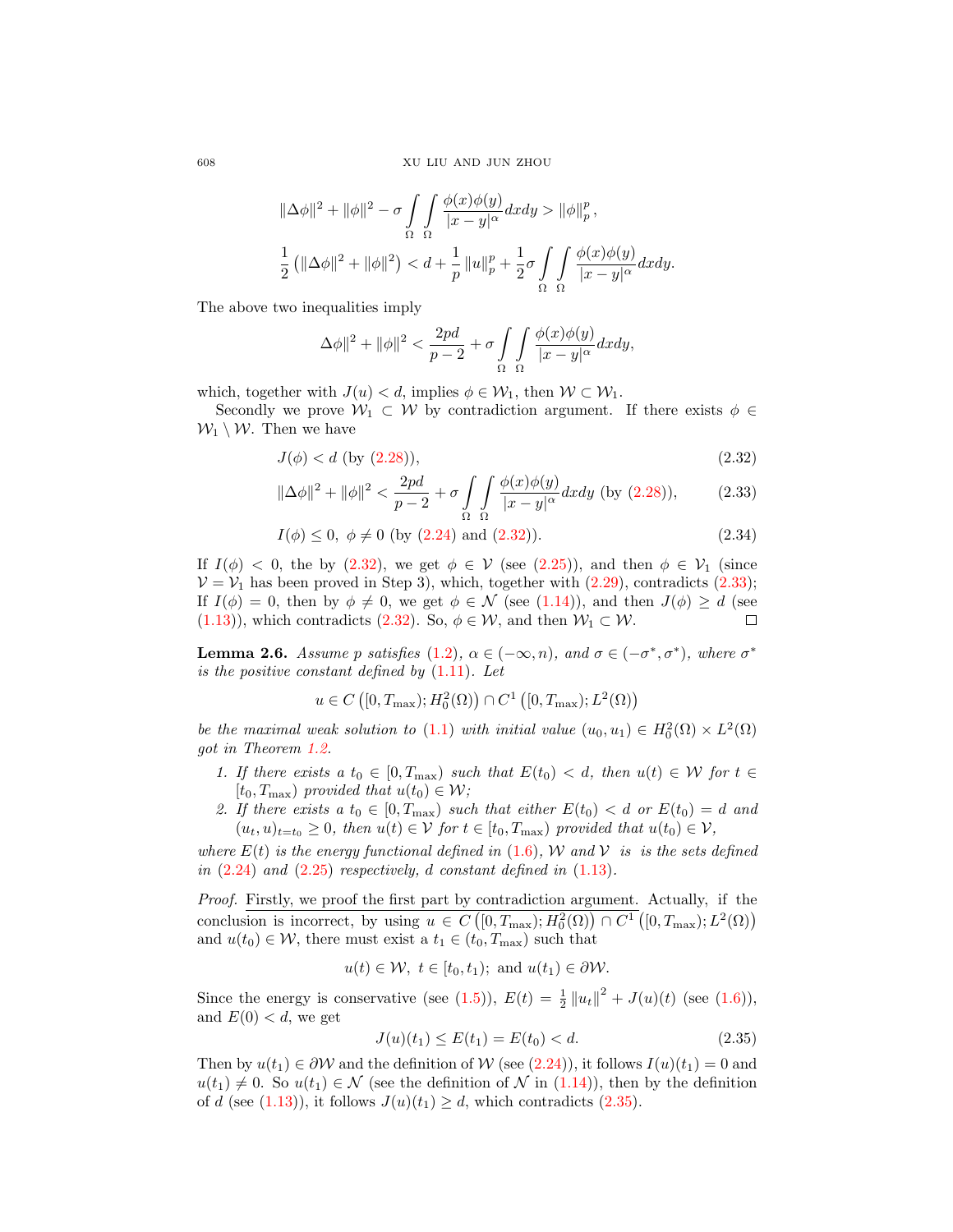Secondly, we proof the second part. In the case  $E(t_0) < d$ , in view of  $(2.27)$ , the proof is similar to the first part. We only prove the case

$$
E(t_0) = d
$$
 and 
$$
(u_t, u)_{t=t_0} \ge 0
$$

in detail. Arguing by contradiction, if the conclusion is incorrect, by  $u(t_0) \in V$  and  $u \in C([0,T_{\max});H_0^2)$ , we obtain that there must exist a  $t_1 \in (t_0,T_{\max})$  such that  $u(\cdot, t) \in \mathcal{V}, t \in [t_0, t_1)$  and  $u(t_1) \in \partial \mathcal{V}$ , i.e. (see [\(2.25\)](#page-7-5)),

(*i*):  $J(u)(t_1) < d, I(u)(t_1) = 0$ ; or

(*ii*):  $J(u)(t_1) = d, I(u)(t_1) \leq 0.$ 

Due to  $u(t) \in V$  for any  $t \in [t_0, t_1)$  and  $u \in C([0, T_{\text{max}}); H_0^2)$ , by  $(2.27)$ , we get

$$
\|\Delta u(t_1)\|^2 + \|u(t_1)\|^2 \ge \left(\left(1 - \frac{|\sigma|}{\sigma^*}\right) \left(C_{H_0^2 \to L^p}\right)^{-p}\right)^{\frac{2}{p-2}}.\tag{2.36}
$$

If (i) is true, by using  $I(u(t_1)) = 0$  and  $(2.36)$ , we have  $u(t_1) \in \mathcal{N}$  (see [\(1.14\)](#page-3-2)), which implies  $J(u)(t_1) \geq d$  (see [\(1.13\)](#page-3-1)), a contradiction.

If (*ii*) is true, by [\(1.5\)](#page-2-6) and  $E(t) = \frac{1}{2} ||u_t||^2 + J(u)(t)$  (see [\(1.6\)](#page-2-5)), we get

<span id="page-10-1"></span>
$$
d = E(t_0) = \frac{1}{2} ||u_t(t_1)||^2 + J(u)(t_1).
$$
 (2.37)

Combining  $(2.37)$  and  $J(u)(t_1) = d$ , we have

$$
||u_t(t_1)||^2 = 0.
$$
\n(2.38)

Utilizing Cauchy-Schwartz's inequality, we obtain that

<span id="page-10-3"></span>
$$
(u_t, u)|_{t=t_1} \le ||u_t(t_1)|| \, ||u(t_1)|| = 0. \tag{2.39}
$$

Integrating  $(1.8)$  over  $[0, t]$ , we obtain

<span id="page-10-2"></span>
$$
(u_t, u) + \int_0^t I(u)(\tau) d\tau - \int_0^t \|u_\tau\|^2 d\tau = (u_1, u_0), \ 0 \le t < T_{\text{max}}.
$$
 (2.40)

By  $(2.40)$ , we get

$$
(u_t, u)|_{t=t_0} + \int_{0}^{t_0} I(u)(\tau) d\tau - \int_{0}^{t_0} ||u_\tau||^2 d\tau
$$
  
=  $(u_t, u)|_{t=t_1} + \int_{0}^{t_1} I(u)(\tau) d\tau - \int_{0}^{t_1} ||u_\tau||^2 d\tau.$ 

Then,

$$
(u_t, u)|_{t=t_0} - (u_t, u)|_{t=t_1} = \int_{t_0}^{t_1} I(u)(\tau) d\tau - \int_{t_0}^{t_1} ||u_\tau||^2 d\tau.
$$

Since  $I(u)(t) < 0$  (by using  $u(t) \in V$  for  $t \in [t_0, t_1)$ ) and  $(u_t, u)|_{t=t_0} \geq 0$ , we get from the above equality that

$$
(u_t, u)|_{t=t_1} = (u_t, u)|_{t=t_0} - \int_{t_0}^{t_1} I(u)(\tau) d\tau + \int_{t_0}^{t_1} ||u_\tau||^2 d\tau > 0,
$$

which contradicts [\(2.39\)](#page-10-3).

 $\Box$ 

<span id="page-10-0"></span>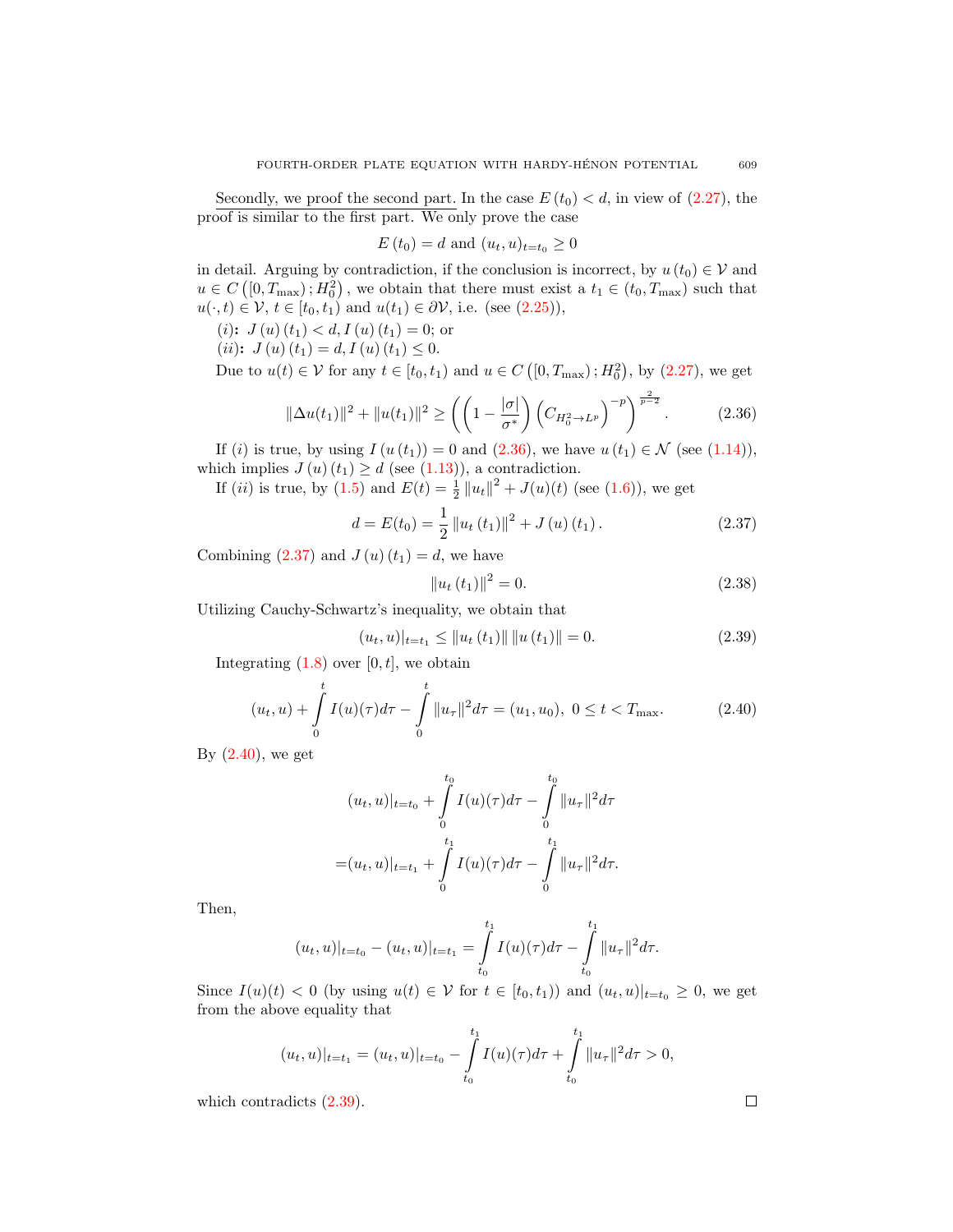3. Local-well posedness. In this section, we study local well-posedness of solutions to  $(1.1)$  by semigroup theory. To this end, first, we introduce some fundamental theory on semigroup theory.

Suppose that H is a Hilbert space with inner product  $(\cdot, \cdot)_H$  and norm

$$
\|\Phi\|_H = \sqrt{(\Phi,\Phi)_H}, \ \Phi \in H.
$$

Suppose  $F$  is a nonlinear operator from  $H$  into  $H$ .  $F$  is said to satisfy the local Lipschitz condition if for any positive constant  $M > 0$ , there is a positive constant  $L_M$  depending only on M such that when  $U, V \in H$ ,  $||U||_H \leq M$  and  $||V||_H \leq M$ ,

$$
||F(U) - F(V)||_H \le M||U - V||_H. \tag{3.41}
$$

Consider the following abstract semilinear evolution equation

<span id="page-11-0"></span>
$$
\begin{cases} U_t + AU = F(U), \ t > 0, \\ U(0) = U_0, \end{cases}
$$
\n(3.42)

where  $A: D(A) \to H$  is a densely defined linear operator on H, i.e., A is linear and  $D(A)$  is dense in H, where  $D(A) = {\Phi \in H : A\Phi \in H}.$ 

First, we introduce the Lumer-Phillips theorem (see, for example, [\[38,](#page-25-27) Theorem 1.2.3] and [\[54,](#page-26-2) Lemma 2.2.3]):

<span id="page-11-1"></span>**Lemma 3.1.** The necessary and sufficient conditions for  $A$  generating a contraction  $C_0$ -semigroup  $\{e^{tA}\}_{t\geq 0}$  on H are

1.  $(A\Phi, \Phi)_H \leq 0$  for all  $\Phi \in D(A)$ , and 2.  $R(I - A) = H$ .

Here  $R(I + A) = {\Phi + A\Phi : \Phi \in D(A)}$  is the range of the operator.

Next, we introduce the local well-posedness results for [\(3.42\)](#page-11-0), which can be found in [\[54,](#page-26-2) Theorems 2.5.4 and 2.5.5]:

<span id="page-11-2"></span>**Lemma 3.2.** Suppose that A generates a contraction  $C_0$ -semigroup  $\{e^{tA}\}_{t\geq0}$  on  $H$ , and  $F$  is a nonlinear operator from  $H$  into  $H$  satisfying the local Lipschitz condition. Then for any  $U_0 \in H$ , there is a positive constant T depending only on  $||U_0||_H$  such that problem [\(3.42\)](#page-11-0) admits a unique local mild solution  $U(t)$ , i.e.,  $U \in C([0, T], H)$ and satisfies

$$
U(t) = e^{tA}U_0 + \int_0^t e^{(t-\tau)A} F(U(\tau))d\tau, \quad t \in [0, T].
$$
\n(3.43)

The solution U can be extended to a maximal mild solution in  $[0, T_{\text{max}})$  such that either

- 1.  $T_{\text{max}} = \infty$ , *i.e.*, the problem admits a global mild solution; or
- 2.  $T_{\text{max}} < \infty$ , and

$$
\lim_{t \uparrow T_{\max}} \|U(t)\|_{H} = \infty,
$$

*i.e.*, the solution blows up at a finite time  $T_{\text{max}}$ .

Furthermore, if  $u_0 \in D(A)$ , then  $u \in C([0, T_{\max}); D(A)) \cap C^1([0, T_{\max}); H)$  is classical solution.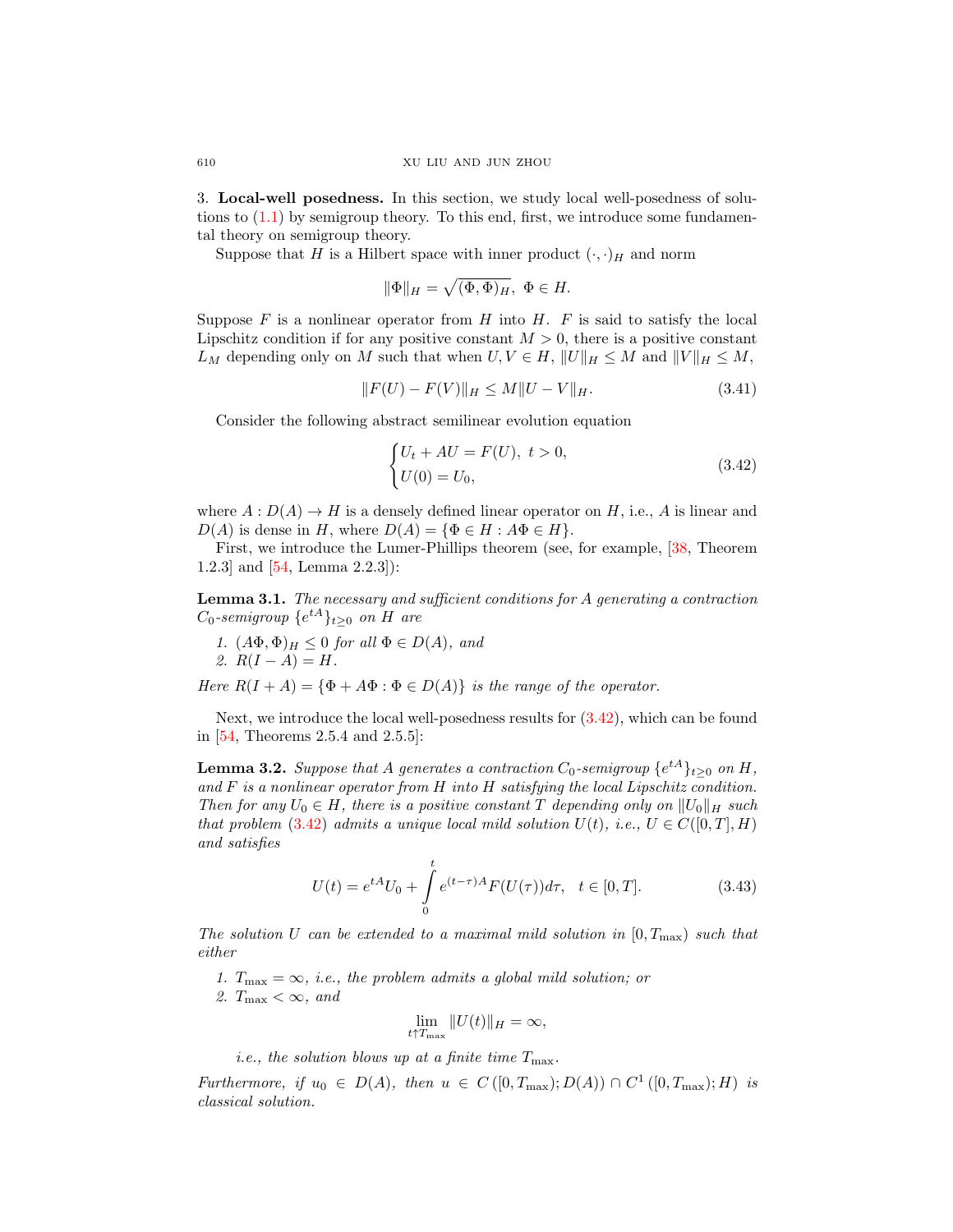<span id="page-12-0"></span>By introduction  $U = (u, v) := (u, u_t)$ ,  $U_0 = (u_0, u_1)$ , and

$$
A = \begin{pmatrix} 0 & I \\ -\Delta^2 - I & 0 \end{pmatrix},
$$
  
\n
$$
F(U) = \begin{pmatrix} 0 \\ \sigma |x|^{-\alpha} * u + |u|^{p-2} u \end{pmatrix},
$$
\n(3.44)

where I is the identity operator,  $(1.1)$  can be equivalently written as the following system

<span id="page-12-1"></span>
$$
\begin{cases}\nU_t = AU + F(U) & x \in \Omega, t > 0, \\
U = \frac{\partial U}{\partial \nu} = 0, & x \in \partial \Omega, t > 0 \\
U(x, 0) = U_0(x), & x \in \Omega.\n\end{cases}
$$
\n(3.45)

In the next lemma, we show A generates a contraction semigroup  $\{e^{tA}\}_{t\geq 0}$  on  $H_0^2(\Omega) \times L^2(\Omega)$ .

<span id="page-12-2"></span>**Lemma 3.3.** Let  $A$  be the operator defined in  $(3.44)$ . Then  $A$  generates a contraction semigroup  $\{e^{tA}\}_{t\geq 0}$  on  $H_0^2(\Omega) \times L^2(\Omega)$ .

*Proof.* Let  $H := H_0^2(\Omega) \times L^2(\Omega)$ , then H is a Hilbert space with inner produce  $(\cdot,\cdot)_H$  defined as

<span id="page-12-4"></span>
$$
(\Phi, \Psi)_H := \int_{\Omega} \left( \Delta \varphi_1 \Delta \psi_1 + \varphi_1 \psi_1 + \varphi_2 \psi_2 \right) dx, \tag{3.46}
$$

where  $\Psi = (\varphi_1, \varphi_2), \ \Psi = (\psi_1, \psi_2) \in H$ . Then

$$
\|\Phi\|_H = (\Phi, \Phi)_H = \|\phi_1\|_{H^2} + \|\phi_2\|.
$$

Let  $A$  be the linear operator defined in  $(3.44)$ , then

$$
A: D(A) = (H^4(\Omega) \cap H_0^2(\Omega)) \times H_0^2(\Omega) \subset H \to H.
$$

Next we show A generates a  $C_0$ -semigroup on H by using Lemma [3.1.](#page-11-1) It is obvious  $D(A)$  is dense in H, and for any  $\Phi = (\varphi_1, \varphi_2) \in D(A)$ , we have

$$
(A\Phi, \Phi)_H = ((\varphi_2, -\Delta^2 \varphi_1 - \varphi_1), (\varphi_1, \varphi_2))_H
$$
  
= 
$$
\int_{\Omega} (\Delta \varphi_2 \Delta \varphi_1 + \varphi_2 \varphi_1 + (-\Delta^2 \varphi_1 - \varphi_1) \varphi_2) dx
$$
 (3.47)  
= 0.

<span id="page-12-3"></span>Next we show  $R(I - A) = H$ . Fixed any  $f = (f_1, f_2) \in H$ , since  $f_1 + f_2 \in L^2(\Omega)$ , by standard theory of elliptic equation, the following problem

$$
\begin{cases}\n\Delta^2 u + 2u = f_1 + f_2, & x \in \Omega, \\
u = \frac{\partial u}{\partial \nu} = 0, & x \in \partial \Omega\n\end{cases}
$$
\n(3.48)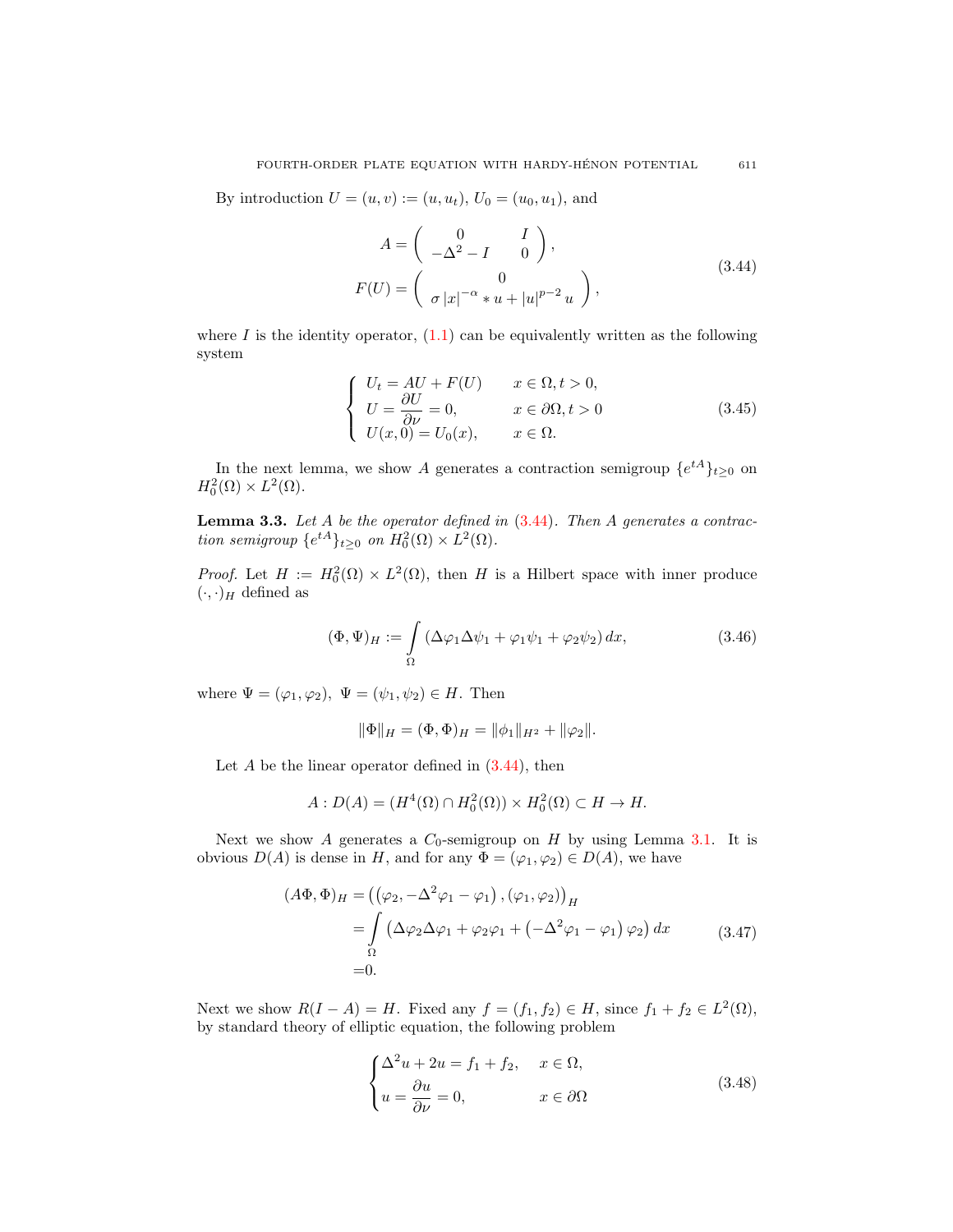admits a unique solution  $u \in H^4(\Omega) \cap H_0^2(\Omega)$ . Let  $v = u - f_1 \in H_0^2(\Omega)$ . Then  $U = (u, v)$  satisfies

$$
(I - A)U = \begin{pmatrix} I & -I \\ \Delta^2 + I & I \end{pmatrix} \begin{pmatrix} u \\ v \end{pmatrix}
$$

$$
= \begin{pmatrix} u - v \\ \Delta^2 u + u + v \end{pmatrix}
$$

$$
= \begin{pmatrix} f_1 \\ \Delta^2 u + 2u - f_1 \end{pmatrix}
$$

$$
= \begin{pmatrix} f_1 \\ f_2 \end{pmatrix} = f,
$$

which implies  $R(I - A) = H$ . Then by Lemma [3.1,](#page-11-1) A generates a contraction  $C_0$ -semigroup on  $H$ .  $\Box$ 

Next, we show [\(3.45\)](#page-12-1) admits a mild solution.

<span id="page-13-2"></span>**Lemma 3.4.** Assume  $\alpha \in (-\infty, n)$  and  $\sigma \geq 0$ . Let H be the Hilbert space defined in Lemma [3.3,](#page-12-2) and  $U_0 = (u_0, u_1) \in H = H_0^2(\Omega) \times L^2(\Omega)$ . Then there exists a positive constant T depending only on  $||U_0||_H = ||u_0||_{H^2} + ||u_1||$  such that problem [\(3.45\)](#page-12-1) admits a unique mild solution  $U(t)$ , i.e.,  $U = (u, u_t) \in C([0, T]; H)$  and satisfies

<span id="page-13-3"></span>
$$
U(t) = e^{tA}U_0 + \int_0^t e^{(t-\tau)A} F(U(\tau))d\tau, \ 0 \le t \le T.
$$
 (3.49)

The solution U can be extended to a maximal weak solution in  $[0, T_{\text{max}})$  such that either

1.  $T_{\text{max}} = \infty$ , *i.e.*, the problem admits a global mild solution; or 2.  $T_{\text{max}} < \infty$ , and

$$
\lim_{t \uparrow T_{\max}} \|U(t)\|_H = \lim_{t \uparrow T_{\max}} (\|u(t)\|_{H^2} + \|u_t(t)\|) = \infty,
$$

*i.e.*, the solution blows up at a finite time  $T_{\text{max}}$ .

Furthermore, it holds

<span id="page-13-1"></span>
$$
||U(t)||_H = ||U_0||_H + 2\int_0^t (F(U(\tau)), U(\tau))_H d\tau.
$$
 (3.50)

*Proof.* Let F be the nonlinear function defined in  $(3.44)$ . In view of Lemmas [3.2](#page-11-2) and [3.3,](#page-12-2) to prove local existence, uniqueness, and extension of mild solutions, we only need to show  $F : H \to H$  satisfying the local Lipschitz condition.

First, we show  $F(H) \subset H$ . For any  $U = (u, v) \in H$ , by  $(3.44)$ , to prove  $F(U) \in$ H, we only need to prove,

<span id="page-13-0"></span>
$$
\sigma |x|^{-\alpha} * u + |u|^{p-2} u \in L^{2}(\Omega), \ \forall u \in H^{2}_{0}(\Omega).
$$
 (3.51)

Since  $H_0^2(\Omega) \hookrightarrow L^{2(p-1)}(\Omega)$  (see [\(1.2\)](#page-0-1)), it is obvious  $|u|^{p-2}u \in L^2(\Omega)$ .

Next we show  $|x|^{-\alpha} * u \in L^2(\Omega)$ . According the range of  $\alpha$ , we divide the proof into two cases:  $\alpha \leq 0$  and  $\alpha \in (0, n)$ .

**Case 1.**  $\alpha \leq 0$ . Since  $\Omega$  is bound, we have

$$
R = \sup_{x,y \in \Omega} |x - y| < \infty.
$$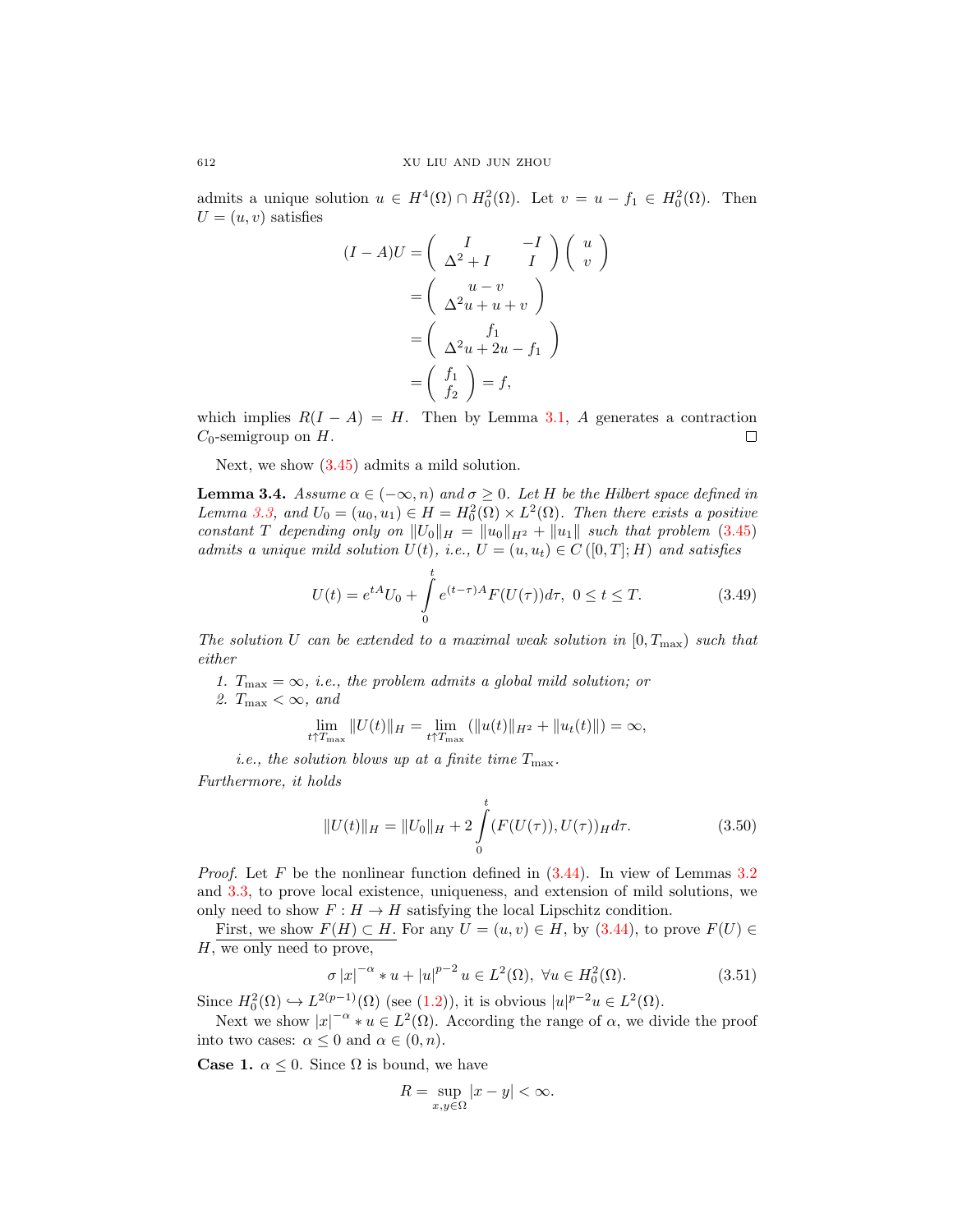<span id="page-14-0"></span>Then, by Hölder's inequality,

$$
\left\| |x|^{-\alpha} * u \right\|^2 = \int_{\Omega} \left( \int_{\Omega} |x - y|^{-\alpha} u(y) dy \right)^2 dx
$$
  

$$
\leq R^{-2\alpha} |\Omega| \left( \int_{\Omega} u(y) dy \right)^2
$$
  

$$
\leq R^{-2\alpha} |\Omega|^2 \|u\|^2 < \infty.
$$
 (3.52)

**Case 2.**  $0 < \alpha < n$ . Since  $\alpha < n$ , it follows  $\frac{2n}{2n-\alpha} < 2$ . For any  $\phi \in L^2(\Omega)$ , there exists a positive  $C_{\Omega}$  depending only on  $\Omega$  such that  $\|\phi\|_{\frac{2n}{2n-\alpha}} \leq C_{\Omega} \|\phi\|$ . Since

$$
\frac{1}{\frac{2n}{2n-\alpha}} + \frac{\alpha}{n} + \frac{1}{\frac{2n}{2n-\alpha}} = 2,
$$

by using [\(2.16\)](#page-5-2) with  $q = r = \frac{2n}{2n-\alpha}$ ,  $\theta = n - \alpha$ , we get

$$
\int_{\Omega} (|x|^{-\alpha} * u) (x) \phi(x) dx = \int_{\Omega} \int_{\Omega} \frac{u(y)\phi(x)}{|x - y|^{\alpha}} dx dy
$$
  

$$
\leq \kappa ||u||_{\frac{2n}{2n - \alpha}} ||\phi||_{\frac{2n}{2n - \alpha}}
$$
  

$$
\leq \kappa C_{\Omega}^{2} ||u|| ||\phi||.
$$

<span id="page-14-1"></span>Then we get

$$
|||x|^{-\alpha} * u|| = \sup_{\phi \in L^2(\Omega), ||\phi|| = 1} \int_{\Omega} (|x|^{-\alpha} * u) (x) \phi(x) dx
$$
  
 
$$
\leq \kappa C_{\Omega}^2 ||u|| < \infty.
$$
 (3.53)

So [\(3.51\)](#page-13-0) is true.

Next we show F is locally Lipschitz continuous. Let  $U_1 = (u_1, v_1) \in H$  and  $U_2 =$  $(u_2, v_2) \in H$  be such that

<span id="page-14-2"></span>
$$
||U_1||_H = ||u_1||_{H^2} + ||v_1|| \le M, \ ||U_2||_H = ||u_2||_{H^2} + ||v_2|| \le M,
$$
\n(3.54)

where  $M$  is a positive constant. Let

$$
\chi = \begin{cases} R^{-\alpha} |\Omega|, & \alpha \le 0 \\ \kappa C_{\Omega}^2, & 0 < \alpha < n. \end{cases}
$$

Then, by [\(3.52\)](#page-14-0) and [\(3.53\)](#page-14-1),

$$
||F(U_1) - F(U_2)||_H \le |\sigma| |||x|^{-\alpha} * (u_1 - u_2)|| + |||u_1|^{p-2}u_1 - |u_2|^{p-2}u_2||
$$
  

$$
\le |\sigma|\chi||u_1 - u_2||
$$
  

$$
+ (p-2) \left|| \int_0^1 |\theta u_1 + (1-\theta)u_2|^{p-2} d\theta (u_1 - u_2) \right||.
$$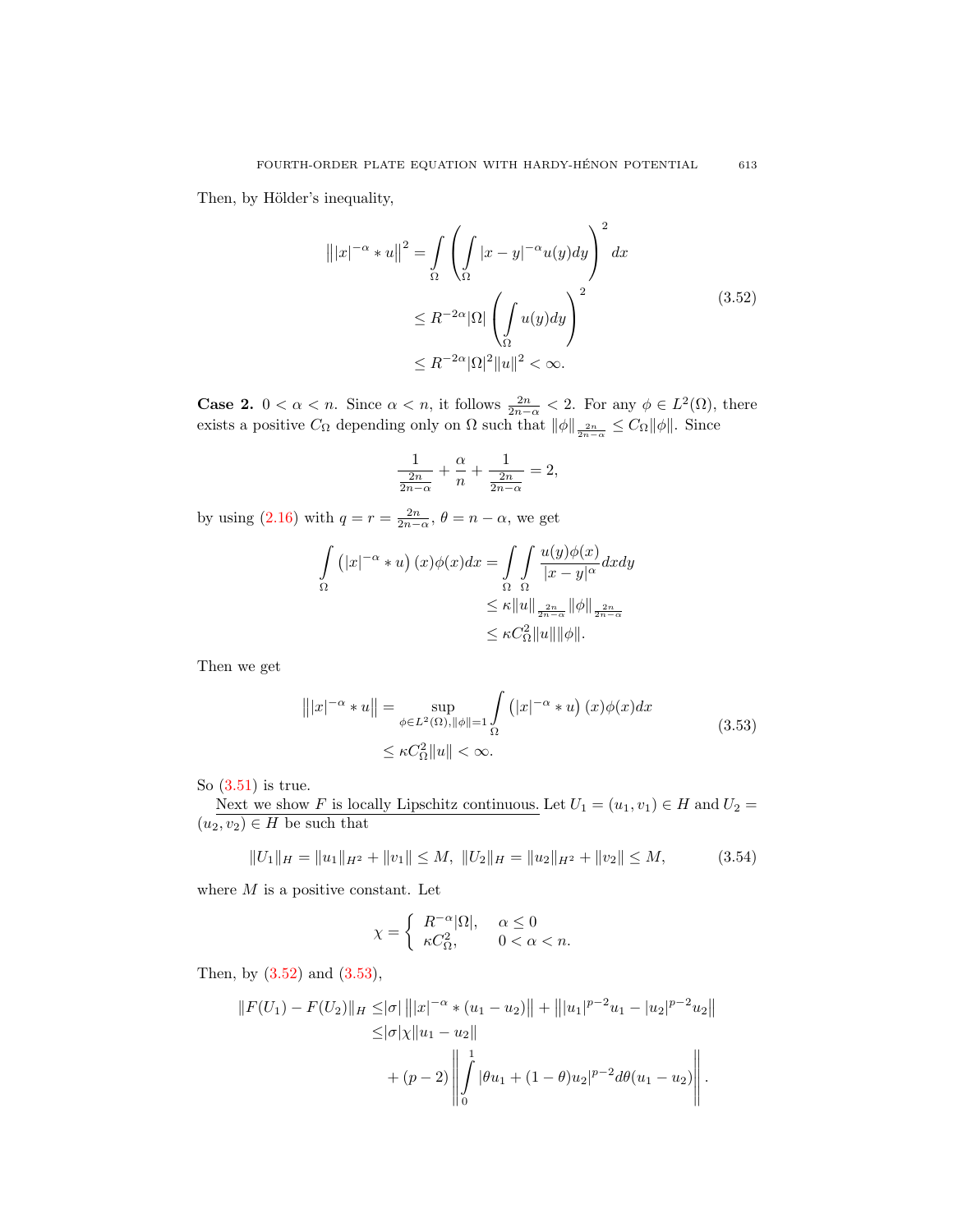**Case 1.**  $n = 1, 2, 3, 4$ . Since  $H_0^2(\Omega) \hookrightarrow L^{\infty}(\Omega)$  with optimal constant  $C_{H_0^2 \to L^{\infty}}$ , in view of [\(3.54\)](#page-14-2), we have

$$
\left\| \int_{0}^{1} |\theta u_{1} + (1 - \theta)u_{2}|^{p-2} d\theta (u_{1} - u_{2}) \right\| \leq \left\| \int_{0}^{1} |\theta u_{1} + (1 - \theta)u_{2}|^{p-2} d\theta \right\|_{\infty} \|u_{1} - u_{2}\|
$$
  

$$
\leq (\|u_{1}\|_{\infty} + \|u_{2}\|_{\infty})^{p-2} \|u_{1} - u_{2}\|
$$
  

$$
\leq (2C_{H_{0}^{2} \to L^{\infty}} M)^{p-2} \|u_{1} - u_{2}\|.
$$

**Case 2.**  $n \geq 5$ . Since  $H_0^2(\Omega) \hookrightarrow L^{\frac{2n}{n-4}}(\Omega)$  with optimal constant  $C_{H_0^2 \to L^{\frac{2n}{n-4}}}$  and  $H_0^2(\Omega) \hookrightarrow L^{\frac{n(p-2)}{2}}(\Omega)$  with optimal constant  $C_{H_0^2 \to L^{\frac{n(p-2)}{2}}}$ , in view of [\(3.54\)](#page-14-2), we have

$$
\begin{split} &\left\|\int\limits_{0}^{1}|\theta u_{1}+(1-\theta)u_{2}|^{p-2}d\theta(u_{1}-u_{2})\right\|^{2} \\ &\leq \left(\int\limits_{\Omega}\left(\int\limits_{0}^{1}|\theta u_{1}+(1-\theta)u_{2}|^{p-2}d\theta\right)^{\frac{n}{2}}dx\right)^{\frac{n}{4}}\|u_{1}-u_{2}\|_{\frac{2n}{n-4}}^{2} \\ &\leq 2^{\frac{np}{2}}\left(C_{H_{0}^{2}\rightarrow L^{\frac{2n}{n-4}}}\right)^{2}\left(\int\limits_{\Omega}\left(\left|u_{1}\right|^{\frac{n(p-2)}{2}}+\left|u_{2}\right|^{\frac{n(p-2)}{2}}\right)dx\right)^{\frac{n}{4}}\|u_{1}-u_{2}\|_{H^{2}}^{2} \\ &\leq 2^{\frac{np}{2}+\frac{n}{4}}\left(C_{H_{0}^{2}\rightarrow L^{\frac{2n}{n-4}}}\right)^{2}\left(C_{H_{0}^{2}\rightarrow L^{\frac{n(p-2)}{2}}}M\right)^{\frac{n^{2}(p-2)}{8}}\|u_{1}-u_{2}\|_{H^{2}}^{2} \end{split}
$$

In view of the above three inequalities, we get  $F$  is locally Lipschitz continuous. Then the local existence and extension of mild solutions follows.

Next we prove [\(3.50\)](#page-13-1). Suppose firstly  $U_0 \in D(A) = (H^4(\Omega) \cap H_0^2(\Omega)) \times H_0^2(\Omega)$ , then by Lemma [3.2,](#page-11-2)  $U \in C([0, T_{\text{max}}); D(A)) \cap C^1([0, T_{\text{max}}); H)$  is a classical solution. Then it follows from  $(3.45)$  and  $(3.47)$  that

$$
\frac{1}{2} \frac{d}{dt} ||U(t)||_H^2 = (U, U_t)_H
$$
  
= (U, A(U)) + (U, F(U)) = (U, F(U)), 0 \le t < T\_{\text{max}}.

For fixed  $t \in [0, T_{\text{max}})$ , integrating the above equality over [0, t], we get [\(3.50\)](#page-13-1).

In general case  $U_0 \in H$ , since  $D(A)$  is dense in H, we approximate  $U_0$  by a sequence  ${U_{n0}}_{n=1}^{\infty}$ , and then we pass to the limit to obtain [\(3.50\)](#page-13-1). п

Proof of Theorem [1.2.](#page-2-0) Step 1. Existence of maximal weak solution. By Lemma [3.4](#page-13-2) and Definition [1.1,](#page-1-0) to show the existence of maximal weak solution, we only need to prove the mild solution  $U = (u, u_t)$  got in Lemma [3.4](#page-13-2) satisfies [\(1.4\)](#page-1-1).

We denote the inner produce of the Hilbert space  $L^2(\Omega) \times L^2(\Omega)$  by  $((\cdot, \cdot))$ , i.e.,

$$
((U,V)) = \int_{\Omega} (u_1v_1 + u_2v_2)dx, \ \forall \ U = (u_1, u_2), \ V = (v_1, v_2) \in L^2(\Omega) \times L^2(\Omega).
$$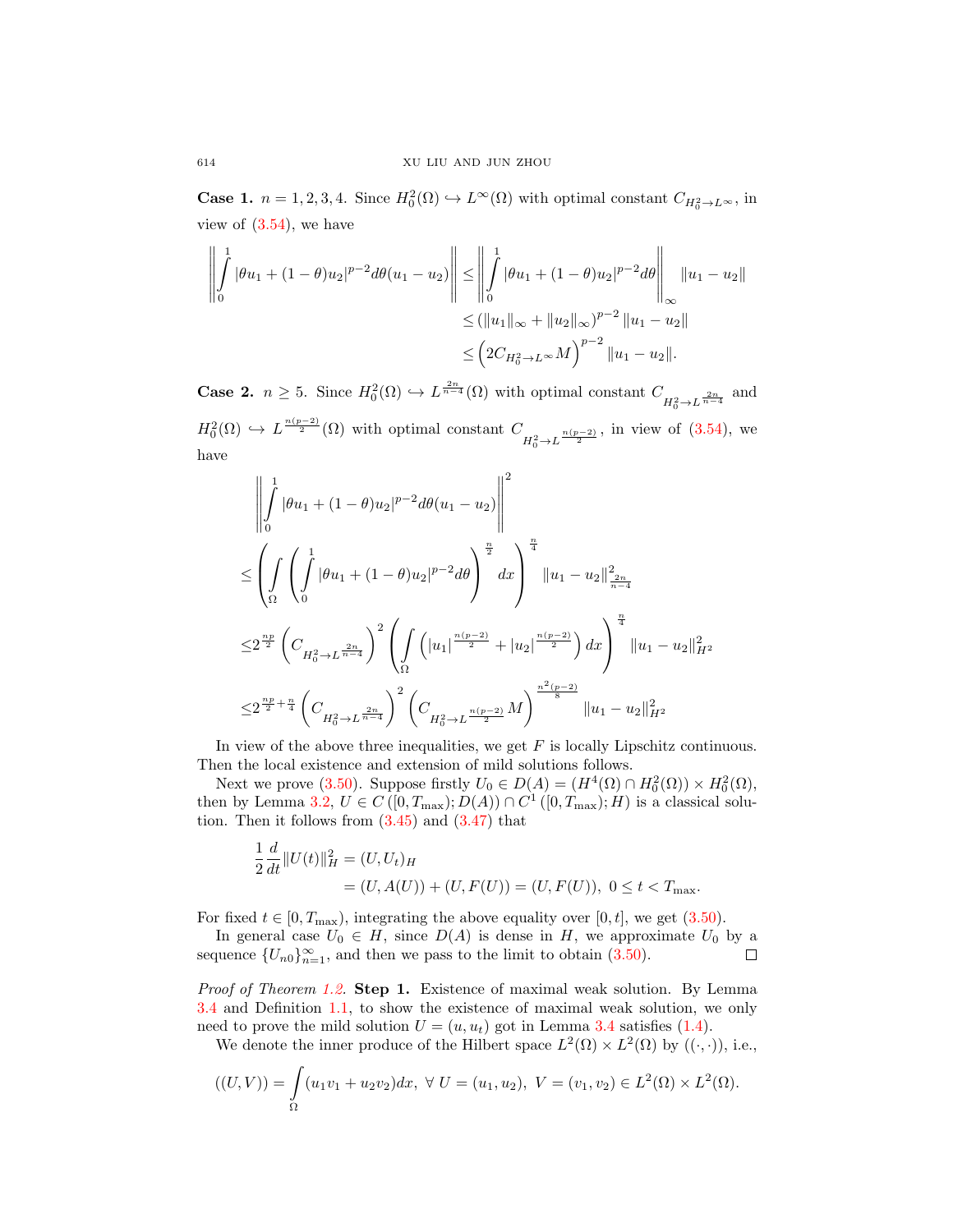Since  $C_0^{\infty}(\Omega)$  is dense in  $H_0^2(\Omega)$ , by density arguments, we only need to prove [\(1.4\)](#page-1-1) with  $\phi \in C_0^{\infty}(\Omega)$ . Let  $U(t) = (u, u_t) \in C([0, T_{\text{max}}); H_0^2(\Omega) \times L^2(\Omega))$  be the mild solution of [\(3.45\)](#page-12-1) got in Lemma [3.4](#page-13-2) and  $\Phi = (0, \phi)$ . For fixed  $t \in [0, T_{\text{max}})$ , by using [\(3.49\)](#page-13-3), we get

$$
((U, \Phi)) = ((e^{tA}U_0, \Phi)) + \left( \left( \int_0^t e^{(t-\tau)A} F(U(\tau)), \Phi \right) \right).
$$

<span id="page-16-0"></span>We differentiate to obtain

$$
\frac{d}{dt}\left((U,\Phi)\right) = \frac{d}{dt}\left(\left(e^{tA}U_0,\Phi\right)\right) + \frac{d}{dt}\left(\left(\int_0^t e^{(t-\tau)A}F(U(\tau)),\Phi\right)\right). \tag{3.55}
$$

Now, using the standard properties of the semigroup (see for example, [\[54,](#page-26-2) Chapter 2]), we obtain

$$
\frac{d}{dt}\left((e^{tA}U_0, \Phi)\right) = \left((e^{tA}U_0, A^*\Phi)\right) + \left((e^{tA}U_0, \Phi_t)\right) \tag{3.56}
$$

where

$$
A^* = \left(\begin{array}{cc} 0 & -\Delta^2 - I \\ I & 0 \end{array}\right)
$$

is the adjoint operator of A; and

<span id="page-16-1"></span>
$$
\frac{d}{dt} \left( \left( \int_0^t e^{(t-\tau)A} F(U(\tau)), \Phi \right) \right)
$$
\n
$$
= ((F(U(t)), \Phi)) + \left( \left( \int_0^t e^{(t-\tau)A} F(U(\tau)), A^* \Phi \right) \right) \qquad (3.57)
$$
\n
$$
+ \left( \left( \int_0^t e^{(t-\tau)A} F(U(\tau)), \Phi_t \right) \right).
$$

Then it follows from  $(3.55)-(3.57)$  $(3.55)-(3.57)$  and  $(3.49)$  that

<span id="page-16-2"></span>
$$
\frac{d}{dt}\left((U,\Phi)\right) = \left((F(U(t)),\Phi)\right) + \left((U,A^*\Phi)\right) + \left((U,\Phi_t)\right). \tag{3.58}
$$

Since  $U = (u, u_t)$  and  $\Phi = (0, \phi)$ , we have

$$
((U, \Phi)) = \int_{\Omega} u_t \phi dx,
$$
  
\n
$$
((F(U(t)), \Phi)) = \int_{\Omega} (\sigma |x|^{-\alpha} * u + |u|^{p-2}u) \phi dx,
$$
  
\n
$$
((U, A^*\Phi)) = (((u, u_t), (-\Delta^2 \phi - \phi, 0))) = -\int_{\Omega} (u \Delta^2 \phi + u\phi) dx,
$$
  
\n
$$
((U, \Phi_t)) = \int_{\Omega} u_t \phi_t dx.
$$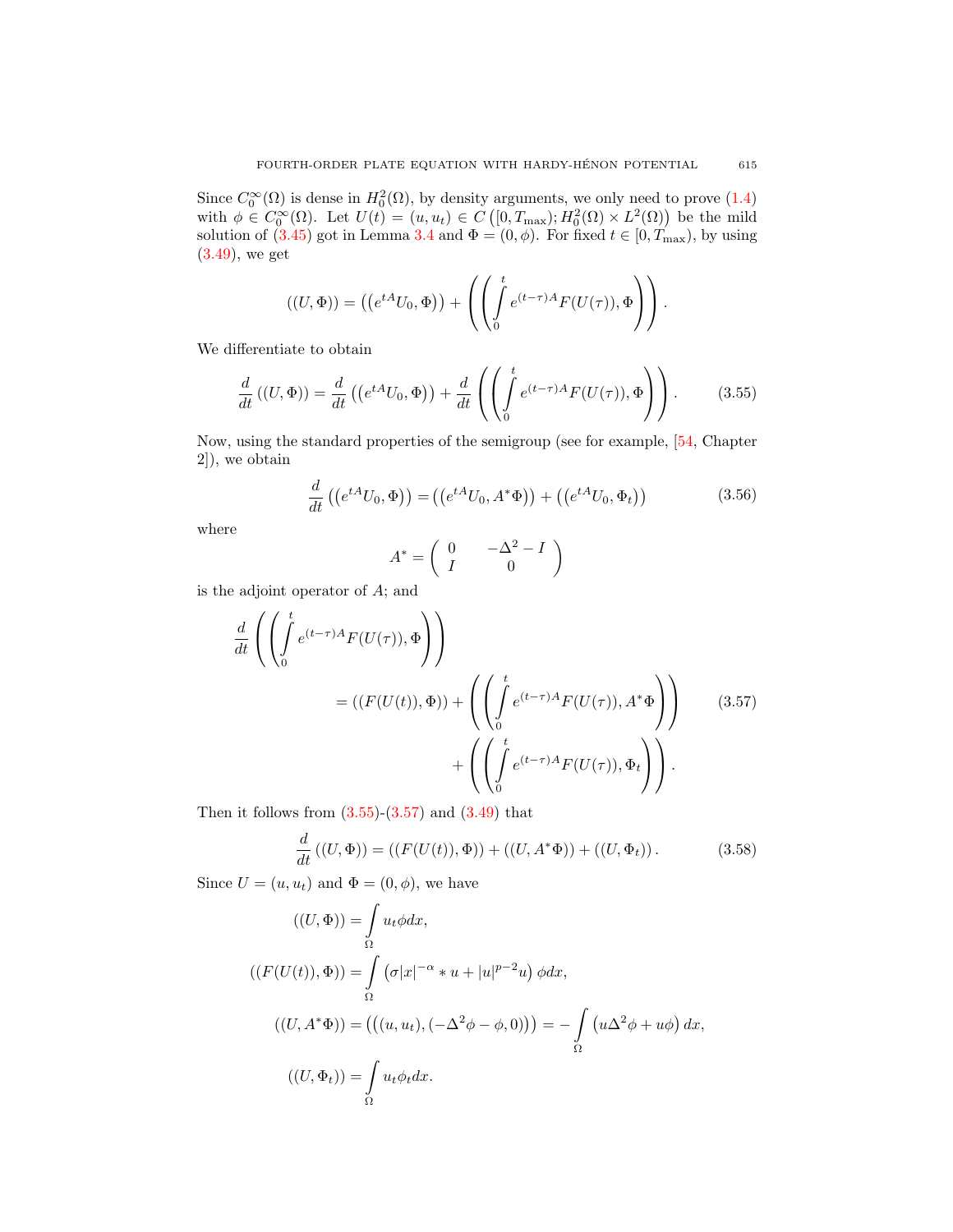Then it follows from [\(3.58\)](#page-16-2) that

$$
\frac{d}{dt} \int_{\Omega} u_t \phi dx + \int_{\Omega} \left( u \Delta^2 \phi + u \phi \right) dx = \int_{\Omega} \left( \sigma |x|^{-\alpha} * u + |u|^{p-2} u \right) \phi dx + \int_{\Omega} u_t \phi_t dx.
$$

<span id="page-17-0"></span>Since  $u \in C([0, T_{\max}); H_0^2(\Omega))$ , integrating by parts, we get

$$
\frac{d}{dt} \int_{\Omega} u_t \phi dx + \int_{\Omega} (\Delta u \Delta \phi + u \phi) dx
$$
\n
$$
= \int_{\Omega} (\sigma |x|^{-\alpha} * u + |u|^{p-2} u) \phi dx + \int_{\Omega} u_t \phi_t dx.
$$
\n(3.59)

Note  $\phi_t = 0$ , integrating in time over [0, t] for any  $t \in (0, T_{\text{max}})$ , we obtain [\(1.4\)](#page-1-1). **Step 2.** Proof of  $(u_t, u)$  in  $C^1[0, T_{\text{max}})$  and the equality [\(1.8\)](#page-2-7). Since

$$
u(t) \in C([0, T_{\max}); H_0^2(\Omega))
$$
 and  $u_t \in C([0, T_{\max}); L^2(\Omega))$ ,

by taking  $\phi = u(t)$  in [\(3.59\)](#page-17-0), we get

$$
\frac{d}{dt}(u_t, u) = ||u_t||^2 - \left(\frac{-I(u)}{||\Delta u||^2 + ||u||^2 - ||u||_p^p - \sigma} \int_{\Omega} \int_{\Omega} \frac{u(x, t)u(y, t)}{|x - y|^{\alpha}} dx dy\right) \leq C[0, T_{\text{max}}),
$$

i.e,  $(u_t, u)$  in  $C^1[0, T_{\text{max}})$  and  $(1.8)$  holds.

**Step 3.** Proof of the equality  $(1.5)$ . The energy identity  $(1.5)$  follows from  $(3.50)$ directly. In fact by using  $U = (u, u_t)$ , [\(3.44\)](#page-12-0), and [\(3.46\)](#page-12-4), we have

$$
||U||_H = ||\Delta u||^2 + ||u||^2 + ||u_t||^2,
$$
  
\n
$$
(F(U), U)_H = \frac{d}{dt} \left( \frac{\sigma}{2} \int \int \frac{u(x, t)u(y, t)}{|x - y|^{\alpha}} dx dy + \frac{1}{p} ||u||_p^p \right).
$$
  
\n50), we get (1.5).

Then by  $(3.50)$ , we get  $(1.5)$ .

4. Global existence and finite time blow-up.

Proof of Theorem [1.3.](#page-2-1) Let  $u \in C([0,T_{\max}); H_0^2(\Omega)) \cap C^1([0,T_{\max}); L^2(\Omega))$  be the maximal weak solution got in Theorem [1.2.](#page-2-0) By  $E(0) \leq 0$  and  $(1.5)$ , it holds,

$$
E(t) = E(0) \le 0, \ 0 \le t < T_{\text{max}}.
$$

By the definitions of  $J$  and  $I$  (see  $(1.9)$  and  $(1.10)$ ), we get

$$
I(u) = 2J(u) - \frac{p-2}{p} ||u||_p^p,
$$
  
\n
$$
I(u) = pJ(u) - \frac{p-2}{2} (||\Delta u||^2 + ||u||^2 - \sigma \int_{\Omega} \int_{\Omega} \frac{u(x,t)u(y,t)}{|x-y|^{\alpha}} dx dy ).
$$

By [\(1.5\)](#page-2-6) and [\(1.6\)](#page-2-5), it follows  $J(u) = E(0) - \frac{1}{2} ||u_t||^2$ . Then, by the above two inequalities, we get

<span id="page-17-1"></span>
$$
I(u) = 2E(0) - ||u_t||^2 - \frac{p-2}{p} ||u||_p^p
$$
\n(4.60)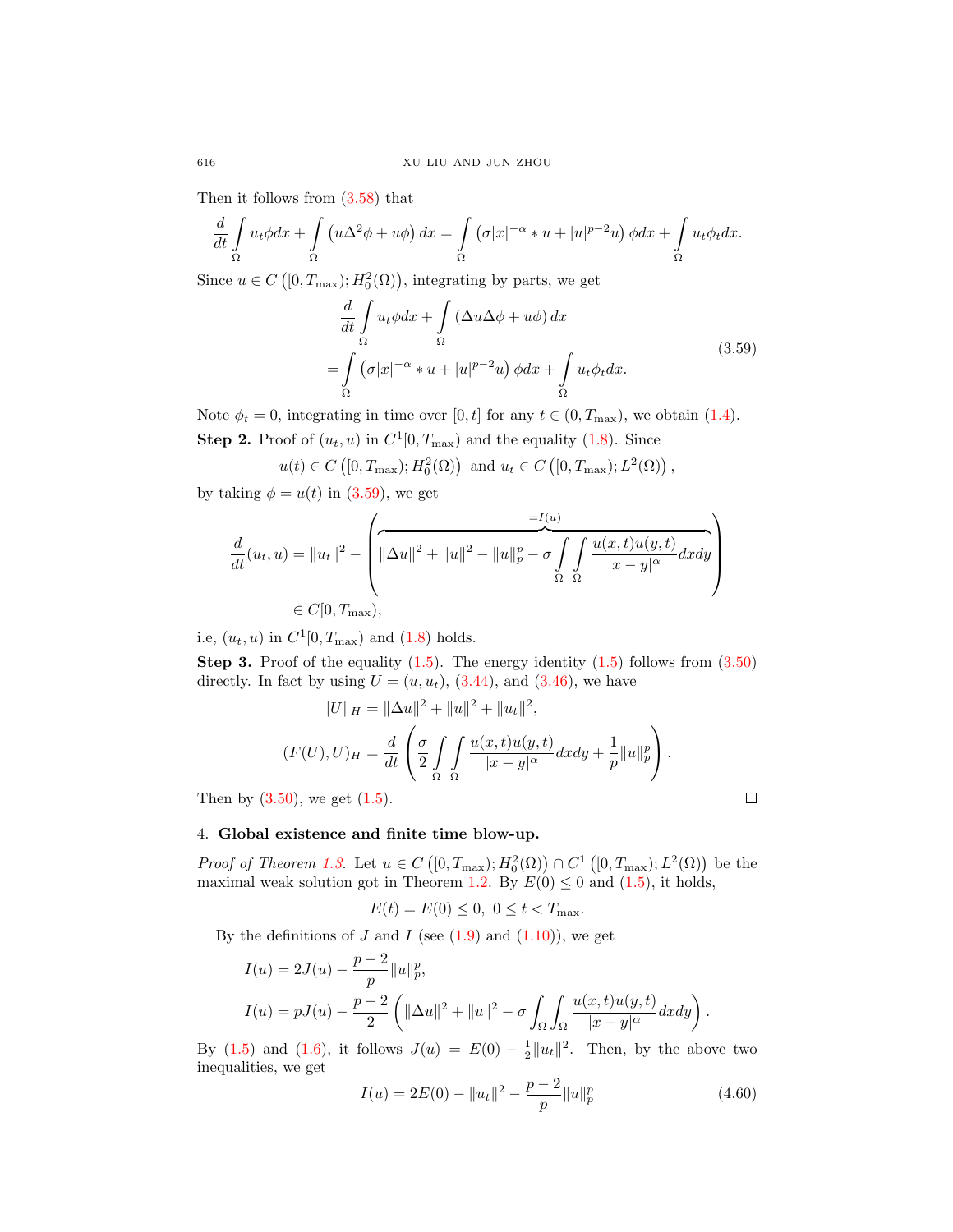<span id="page-18-0"></span>and

$$
I(u) = pE(0) - \frac{p}{2} ||u_t||^2
$$
  
 
$$
- \frac{p-2}{2} \left( ||\Delta u||^2 + ||u||^2 - \sigma \int_{\Omega} \int_{\Omega} \frac{u(x,t)u(y,t)}{|x-y|^{\alpha}} dx dy \right).
$$
 (4.61)

By  $(1.11)$ , we get

<span id="page-18-1"></span>
$$
\left| \sigma \int_{\Omega} \int_{\Omega} \frac{u(x,t)u(y,t)}{|x-y|^{\alpha}} dx dy \right| \leq ||\Delta u||^2 + ||u||^2 \text{ if } |\sigma| \leq \sigma^*.
$$
 (4.62)

In the following we divide the proof into two cases:  $|\sigma| \leq \sigma^*$  and  $|\sigma| > \sigma^*$ . **Case 1.**  $|\sigma| \leq \sigma^*$ . It follows from [\(4.61\)](#page-18-0) and [\(4.62\)](#page-18-1) that

<span id="page-18-3"></span><span id="page-18-2"></span>
$$
I(u) \le pE(0) - \frac{p}{2} ||u_t||^2.
$$
\n(4.63)

Let

<span id="page-18-5"></span>
$$
h(t) = ||u(t)||^2 + \beta (t + \gamma)^2, \ 0 \le t < T_{\text{max}}, \tag{4.64}
$$

where  $\beta \geq 0$  and  $\gamma \geq 0$  are two constants to be determined later. Then by using  $(1.8)$  and  $(4.63)$ , we have

$$
h'(t) = 2(u_t, u) + 2\beta(t + \gamma), \tag{4.65}
$$

$$
h''(t) = 2||u_t||^2 - 2I(u)(t) + 2\beta \ge -2pE(0) + (p+2)||u_t||^2 + 2\beta.
$$
 (4.66)

By Cauchy-Schwartz's inequality,

<span id="page-18-4"></span>
$$
(h'(t))^2 \le 4 (\|u_t\| \|u\| + \beta(t+\gamma))^2
$$
  
= 4  $(\|u\|^2 \|u_t\|^2 + \beta^2(t+\gamma)^2 + 2\beta(t+\gamma) \|u\| \|u_t\|)$   
 $\le 4 (\|u\|^2 \|u_t\|^2 + \beta^2(t+\gamma)^2 + \beta(t+\gamma)^2 \|u_t\|^2 + \beta \|u\|^2)$   
 $\le 4 ((\|u\|^2 + \beta(t+\gamma)^2) (\|u_t\|^2 + \beta))$   
= 4h(t)  $(\|u_t\|^2 + \beta).$  (4.67)

Then by  $(4.66)$  and  $(4.67)$ , it follows

$$
h''(t)h(t) - \left(1 + \frac{p-2}{4}\right)(h'(t))^2 \ge p(-2E(0) - \beta)h(t)
$$
  
  $\ge 0 \text{ for } 0 \le \beta \le -2E(0).$  (4.68)

**Subcase 1.**  $E(0) \le 0$  and  $(u_0, u_1) > 0$ . We take  $\beta = \gamma = 0$ , then  $h(0) = ||u_0||^2 > 0$ and  $h'(0) = 2(u_0, u_1) > 0$ . Then, it follows from Lemma [2.3](#page-5-3) that h blows up at a finite time  $\hat{T}$ ,  $\hat{T} \geq T_{\text{max}}$  (by Theorem [1.2\)](#page-2-0), and

$$
\hat{T} \le \frac{h(0)}{\frac{p-2}{4}h'(0)} = \frac{2||u_0||^2}{(p-2)(u_0, u_1)}.
$$

**Subcase 2.**  $E(0) < 0$  and  $(u_0, u_1) = 0$ . We take

$$
\beta = -2E(0) \text{ and } \gamma = \frac{\|u_0\|}{\sqrt{\beta}},
$$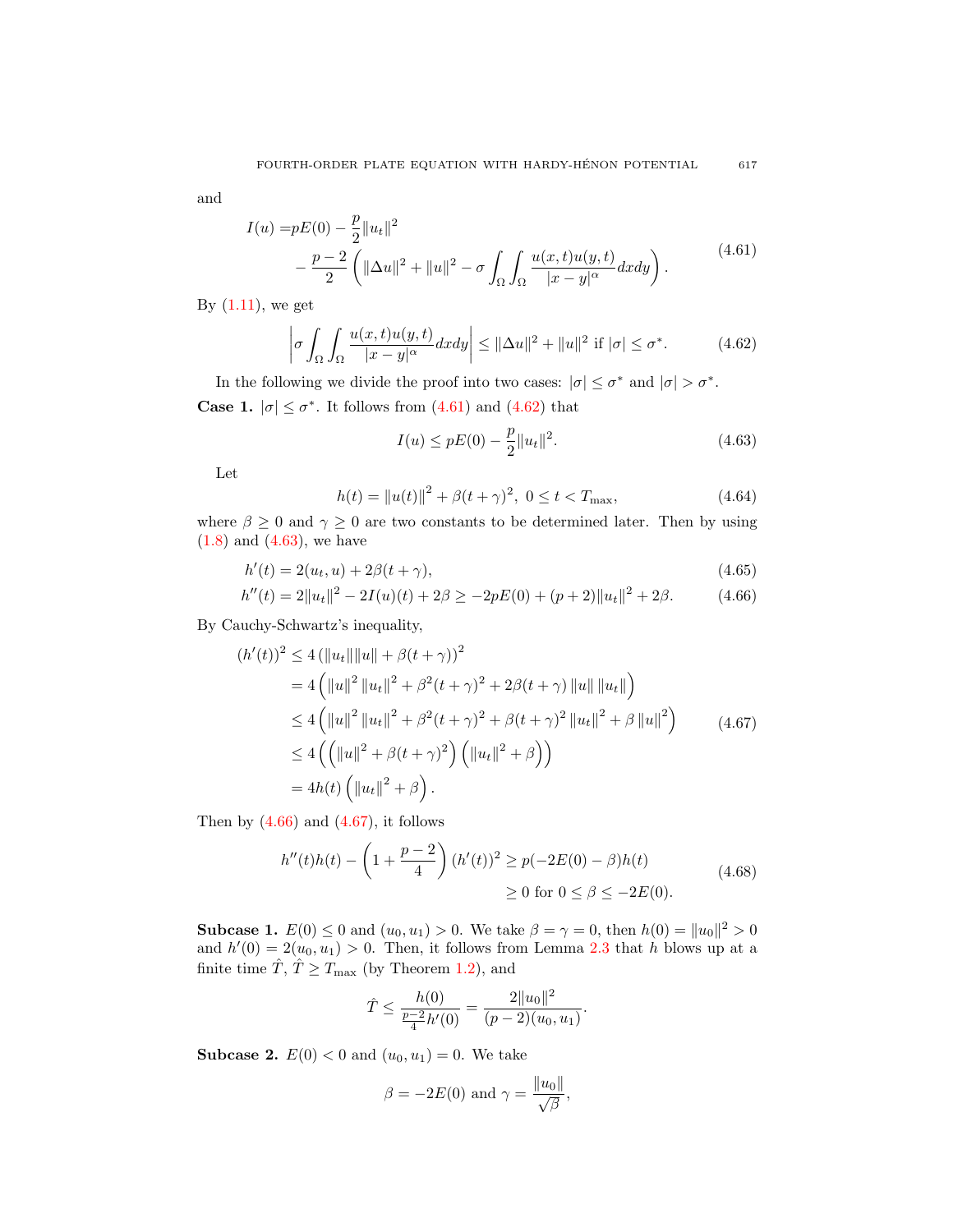then  $h(0) = ||u_0||^2 + \beta \gamma^2 = 2||u_0||^2 > 0$ ,  $h'(0) = 2\beta\gamma = 2\sqrt{-2E(0)}||u_0|| > 0$ . Then, it follows from Lemma [2.3](#page-5-3) that h blows up at a finite time  $\hat{T}$ ,  $\hat{T} \geq T_{\text{max}}$  (by Theorem [1.2\)](#page-2-0), and

$$
\hat{T} \le \frac{h(0)}{\frac{p-2}{4}h'(0)} = \frac{4||u_0||}{(p-2)\sqrt{-2E(0)}}.
$$

**Subcase 3.**  $E(0) < 0$  and  $(u_0, u_1) < 0$ . We take

$$
\beta = -2E(0), \ \gamma = \frac{-(u_0, u_1) + \sqrt{(u_0, u_1)^2 + \beta ||u_0||^2}}{\beta},
$$

then,

$$
h(0) = ||u_0||^2 + \beta \gamma^2 = ||u_0||^2 + \left( -(u_0, u_1) + \sqrt{(u_0, u_1)^2 + \beta ||u_0||^2} \right)^2 / \beta > 0,
$$
  
\n
$$
h'(0) = 2(u_0, u_1) + 2\beta \gamma = 2\sqrt{(u_0, u_1)^2 + \beta ||u_0||^2} > 0.
$$

Then, it follows from Lemma [2.3](#page-5-3) that h blows up at a finite time  $\hat{T}$ ,  $\hat{T} \geq T_{\text{max}}$  (by Theorem [1.2\)](#page-2-0), and

$$
\hat{T} \leq \frac{h(0)}{\frac{p-2}{4}h'(0)} = \frac{2\left(\|u_0\|^2 + \frac{\left(-(u_0, u_1) + \sqrt{(u_0, u_1)^2 + \beta \|u_0\|^2}\right)\right)^2}{(p-2)\sqrt{(u_0, u_1)^2 + \beta \|u_0\|^2)}}}{(p-2)\sqrt{(u_0, u_1)^2 + \beta \|u_0\|^2}}
$$
\n
$$
= \frac{2\beta \left\|u_0\right\|^2 + 2\left(-(u_0, u_1) + \sqrt{(u_0, u_1)^2 + \beta \|u_0\|^2}\right)^2}{\beta(p-2)\sqrt{(u_0, u_1)^2 + \beta \|u_0\|^2}}
$$
\n
$$
= \frac{-4E(0) \left\|u_0\right\|^2 + 2\left(-(u_0, u_1) + \sqrt{(u_0, u_1)^2 - 2E(0) \|u_0\|^2}\right)^2}{-2E(0)(p-2)\sqrt{(u_0, u_1)^2 - 2E(0) \|u_0\|^2}}
$$

**Case 2.**  $|\sigma| > \sigma^*$ . Firstly we estimate  $\int_{\Omega} \int_{\Omega} |x - y|^{-\alpha} u(x, t) u(y, t) dx dy$ . If  $\alpha \leq 0$ , let  $R = \sup_{x,y \in \Omega} |x - y|$ , then by Hölder's inequality, we get

$$
\left| \int_{\Omega} \int_{\Omega} \frac{u(x,t)u(y,t)}{|x-y|^{\alpha}} dx dy \right| \leq R^{-\alpha} \left( \int_{\Omega} |u| dx \right)^2
$$
\n
$$
\leq R^{-\alpha} |\Omega|^{\frac{2(p-1)}{p}} \|u\|_p^2.
$$
\n(4.69)

<span id="page-19-0"></span>If  $0 < \alpha < n$ , since

$$
\frac{1}{\frac{2n}{2n-\alpha}} + \frac{\alpha}{n} + \frac{1}{\frac{2n}{2n-\alpha}} = 2
$$

and  $\frac{2n}{2n-\alpha} < p$ , by using  $(2.16)$  with  $q = r = \frac{2n}{2n-\alpha}$ ,  $\theta = n-\alpha$  and Hölder's inequality, we get

$$
\left| \int_{\Omega} \int_{\Omega} \frac{u(x,t)u(y,t)}{|x-y|^{\alpha}} dx dy \right| \leq \kappa ||u||_{\frac{2n}{2n-\alpha}}^2
$$
\n
$$
\leq \kappa |\Omega|^{\frac{p(2n-\alpha)-2n}{n}} ||u||_p^2,
$$
\n(4.70)

<span id="page-19-1"></span>where  $\kappa$  is the positive constant defined in [\(2.15\)](#page-5-1).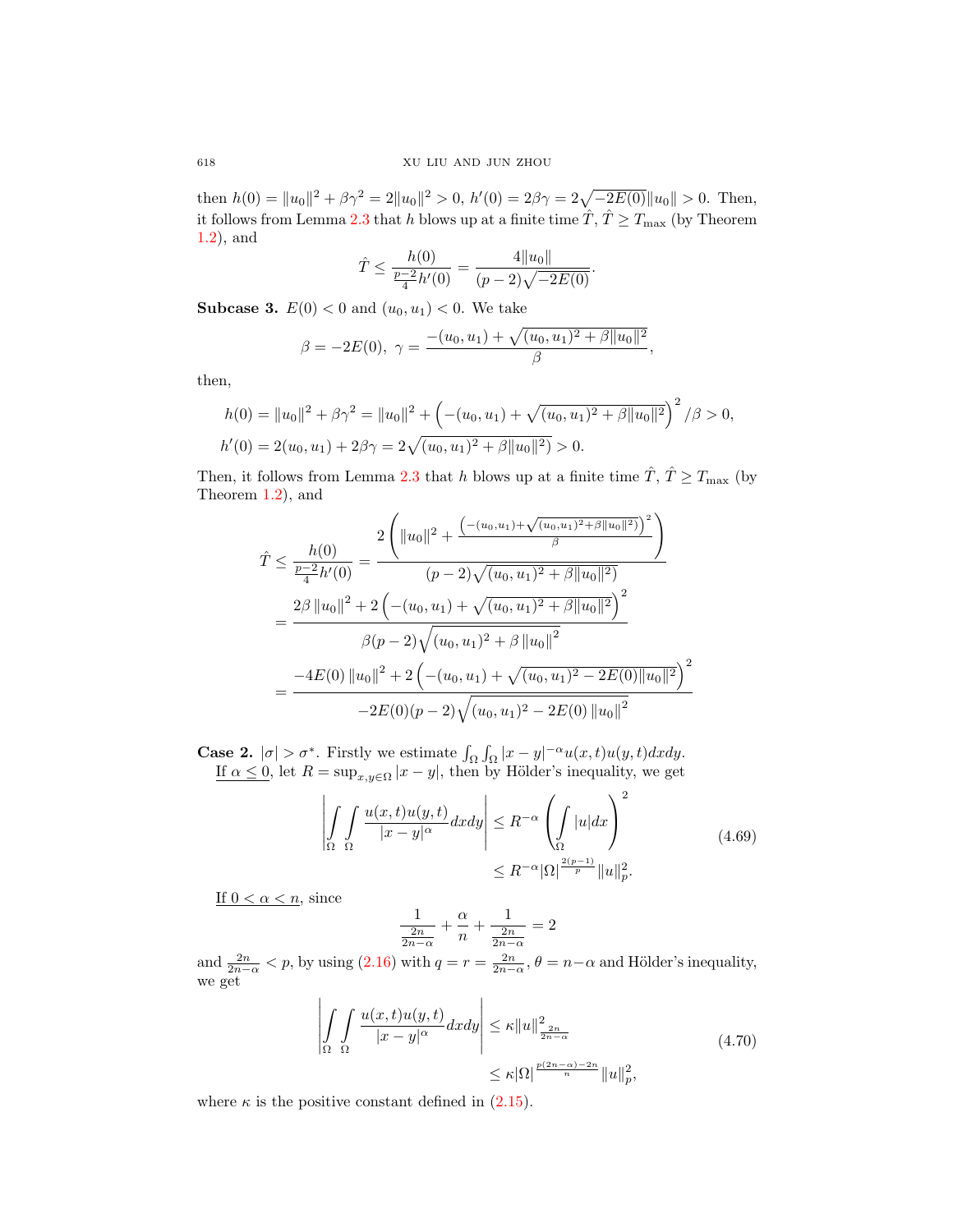Let

$$
\Theta = \begin{cases} R^{-\alpha} |\Omega|^{\frac{2(p-1)}{p}}, & \text{if } \alpha \leq 0, \\ \kappa |\Omega|^{\frac{p(2n-\alpha)-2n}{n}}, & \text{if } 0 < \alpha < n. \end{cases}
$$

By [\(4.69\)](#page-19-0) and [\(4.70\)](#page-19-1), we get

<span id="page-20-0"></span>
$$
\left| \int_{\Omega} \int_{\Omega} \frac{u(x,t)u(y,t)}{|x-y|^{\alpha}} dx dy \right| \leq \Theta \|u\|_{p}^{2}.
$$
 (4.71)

**Subcase 1.**  $E(0) < 0$  and  $(u_0, u_1) \ge 0$ ; or  $E(0) = 0$  and  $(u_0, u_1) > 0$ . By [\(1.8\)](#page-2-7),  $(4.60)$ , and  $E(0) \le 0$ , we get

$$
\frac{d}{dt}(u_t, u) \ge 0.
$$

Then

$$
\frac{d}{dt}||u(t)||^2 = (u_t, u) \ge (u_1, u_0) \ge 0,
$$

and then  $||u|| \ge ||u_0||$ . Then it follows from the Hölder's inequality that

$$
||u_0||^2 \le ||u||^2 \le |\Omega|^{\frac{p-2}{p}} ||u||_p^2,
$$

which, together with [\(4.71\)](#page-20-0) implies

<span id="page-20-1"></span>
$$
\left| \int_{\Omega} \int_{\Omega} \frac{u(x,t)u(y,t)}{|x-y|^{\alpha}} dx dy \right| \leq \Theta \|u\|_{p}^{2-p} \|u\|_{p}^{p} \leq \Theta |\Omega|^{\frac{(p-2)^{2}}{2p}} \|u_{0}\|^{2-p} \|u\|_{p}^{p}.
$$
 (4.72)

In view of  $(1.11)$ ,  $(4.61)$  and  $(4.72)$ , we obtain

<span id="page-20-2"></span>
$$
I(u) \leq pE(0) - \frac{p}{2} ||u_t||^2
$$
  
\n
$$
- \frac{p-2}{2} \left( ||\Delta u||^2 + ||u||^2 - |\sigma|| \left| \int_{\Omega} \int_{\Omega} \frac{u(x,t)u(y,t)}{|x-y|^{\alpha}} dx dy \right| \right)
$$
  
\n
$$
= pE(0) - \frac{p}{2} ||u_t||^2
$$
  
\n
$$
- \frac{p-2}{2} \left( ||\Delta u||^2 + ||u||^2 - \sigma^* \left| \int_{\Omega} \int_{\Omega} \frac{u(x,t)u(y,t)}{|x-y|^{\alpha}} dx dy \right| \right)
$$
  
\n
$$
+ \frac{p-2}{2} (|\sigma| - \sigma^*) \left| \int_{\Omega} \int_{\Omega} \frac{u(x,t)u(y,t)}{|x-y|^{\alpha}} dx dy \right|
$$
  
\n
$$
\leq pE(0) - \frac{p}{2} ||u_t||^2 + \frac{p-2}{2} \Lambda ||u||_p^p,
$$
\n
$$
(4.73)
$$

where

$$
\Lambda = (|\sigma| - \sigma^*)\Theta |\Omega|^{\frac{(p-2)^2}{2p}} \|u_0\|^{2-p}.
$$
\n(4.74)

It follows  $\left(\frac{\Lambda}{2} \times (4.60) + \frac{1}{p} \times (4.73)\right) \times \frac{2p}{p\Lambda+2}$  $\left(\frac{\Lambda}{2} \times (4.60) + \frac{1}{p} \times (4.73)\right) \times \frac{2p}{p\Lambda+2}$  $\left(\frac{\Lambda}{2} \times (4.60) + \frac{1}{p} \times (4.73)\right) \times \frac{2p}{p\Lambda+2}$  $\left(\frac{\Lambda}{2} \times (4.60) + \frac{1}{p} \times (4.73)\right) \times \frac{2p}{p\Lambda+2}$  $\left(\frac{\Lambda}{2} \times (4.60) + \frac{1}{p} \times (4.73)\right) \times \frac{2p}{p\Lambda+2}$  that

<span id="page-20-3"></span>
$$
I(u) \le \frac{2p(\Lambda + 1)}{p\Lambda + 2}E(0) - \frac{p(\Lambda + 1)}{p\Lambda + 2}||u_t||^2
$$
\n(4.75)

Let  $h$  be the function defined in  $(4.64)$ . Then by using  $(1.8)$  and  $(4.75)$ , we have

$$
h'(t) = 2(u_t, u) + 2\beta(t + \gamma)
$$
\n(4.76)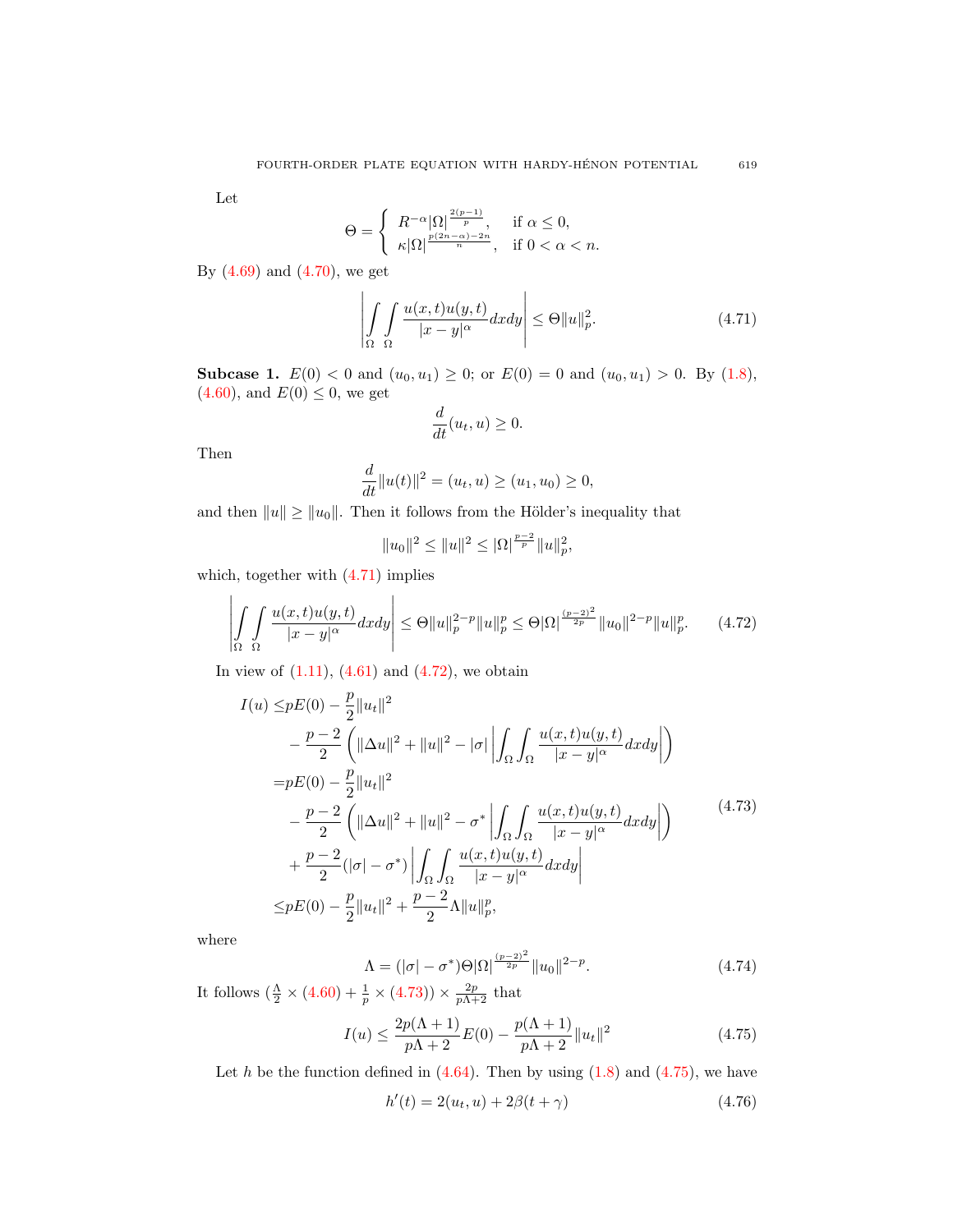and

$$
h''(t) = 2||u_t||^2 - 2I(u)(t) + 2\beta
$$
  
\n
$$
\ge -\frac{4p(\Lambda + 1)}{p\Lambda + 2}E(0) + \left(\frac{2p(\Lambda + 1)}{p\Lambda + 2} + 2\right)||u_t||^2 + 2\beta.
$$
\n(4.77)

Then it follows from [\(4.67\)](#page-18-4) that

$$
h''(t)h(t) - \left(1 + \frac{p-2}{2(p\Lambda + 2)}\right)(h'(t))^2
$$
  

$$
\geq \frac{2p(\Lambda + 1)}{p\Lambda + 2} \left(-2E(0) - \beta\right)h(t) \geq 0 \text{ for } 0 \leq \beta \leq -2E(0).
$$
 (4.78)

If  $E(0) \le 0$  and  $(u_0, u_1) > 0$ , we take  $\beta = \gamma = 0$ , then  $h(0) = ||u_0||^2 > 0$  and  $h'(\overline{0}) = 2(u_0, u_1) > 0$ . Then, it follows from Lemma [2.3](#page-5-3) that h blows up at a finite time  $\overline{T}$ ,  $\overline{T} \geq T_{\text{max}}$  (by Theorem [1.2\)](#page-2-0), and

$$
\hat{T} \le \frac{h(0)}{\frac{p-2}{2(p\Lambda+2)}h'(0)} = \frac{(p\Lambda+2)\|u_0\|^2}{(p-2)(u_0, u_1)}.
$$

If  $E(0) < 0$  and  $(u_0, u_1) = 0$ , we take

$$
\beta = -2E(0) \text{ and } \gamma = \frac{\|u_0\|}{\sqrt{\beta}},
$$

then  $h(0) = ||u_0||^2 + \beta \gamma^2 = 2||u_0||^2 > 0$ ,  $h'(0) = 2\beta\gamma = 2\sqrt{-2E(0)}||u_0|| > 0$ . Then, it follows from Lemma [2.3](#page-5-3) that h blows up at a finite time  $\hat{T}$ ,  $\hat{T} \geq T_{\text{max}}$  (by Theorem [1.2\)](#page-2-0), and

$$
\hat{T} \le \frac{h(0)}{\frac{p-2}{2(p\Lambda+2)}h'(0)} = \frac{2(p\Lambda+2)\|u_0\|}{(p-2)\sqrt{-2E(0)}}.
$$

**Subcase 2.**  $E(0) < 0$  and  $(u_0, u_1) < 0$ . We prove u blows up by contradiction argument. Assume u exists globally, i.e.,  $T_{\text{max}} = \infty$ .

By  $(4.60)$ ,  $-I(u)(t) ≥ -2E(0) > 0$ ,  $t ∈ [0, ∞)$ . Then it follows  $(1.8)$ ,

$$
\frac{d}{dt}(u_t, u) \ge -I(u)(t) \ge -2E(0) > 0.
$$

Integrating this inequality from  $0$  to  $t$  we get

$$
(u_t, u) \ge (u_0, u_1) - 2E(0)t.
$$

Let  $t_0 = \frac{(u_0, u_1)}{2E(0)}$ , then  $(u(t_0), u_t(t_0)) \geq 0$ . Moreover,  $E(t_0) = E(0) < 0$ . We come back to subcase 1. Then  $||u||$  will become infinite in finite time, which contradicts  $\Box$  $T_{\text{max}} = \infty.$ 

Proof of Theorem [1.4.](#page-4-0) Let  $u \in C([0,T_{\max}); H_0^2(\Omega)) \cap C^1([0,T_{\max}); L^2(\Omega))$  be the weak solution got in Theorem [1.2](#page-2-0) with  $(u_0, u_1) \in H_0^2(\Omega) \times L^2(\Omega)$  satisfying  $I(u_0) > 0$ and  $0 < E(0) \leq d$ .

**Step 1.**  $E(0) < d$ ; or  $E(0) = d$  and  $||u_1|| > 0$ . By  $(1.7)$ ,  $J(u_0) < d$ . Since, we also have  $I(u_0) > 0$ , we get  $u_0 \in W$  (see [\(2.24\)](#page-7-4) for the definition of W). Then,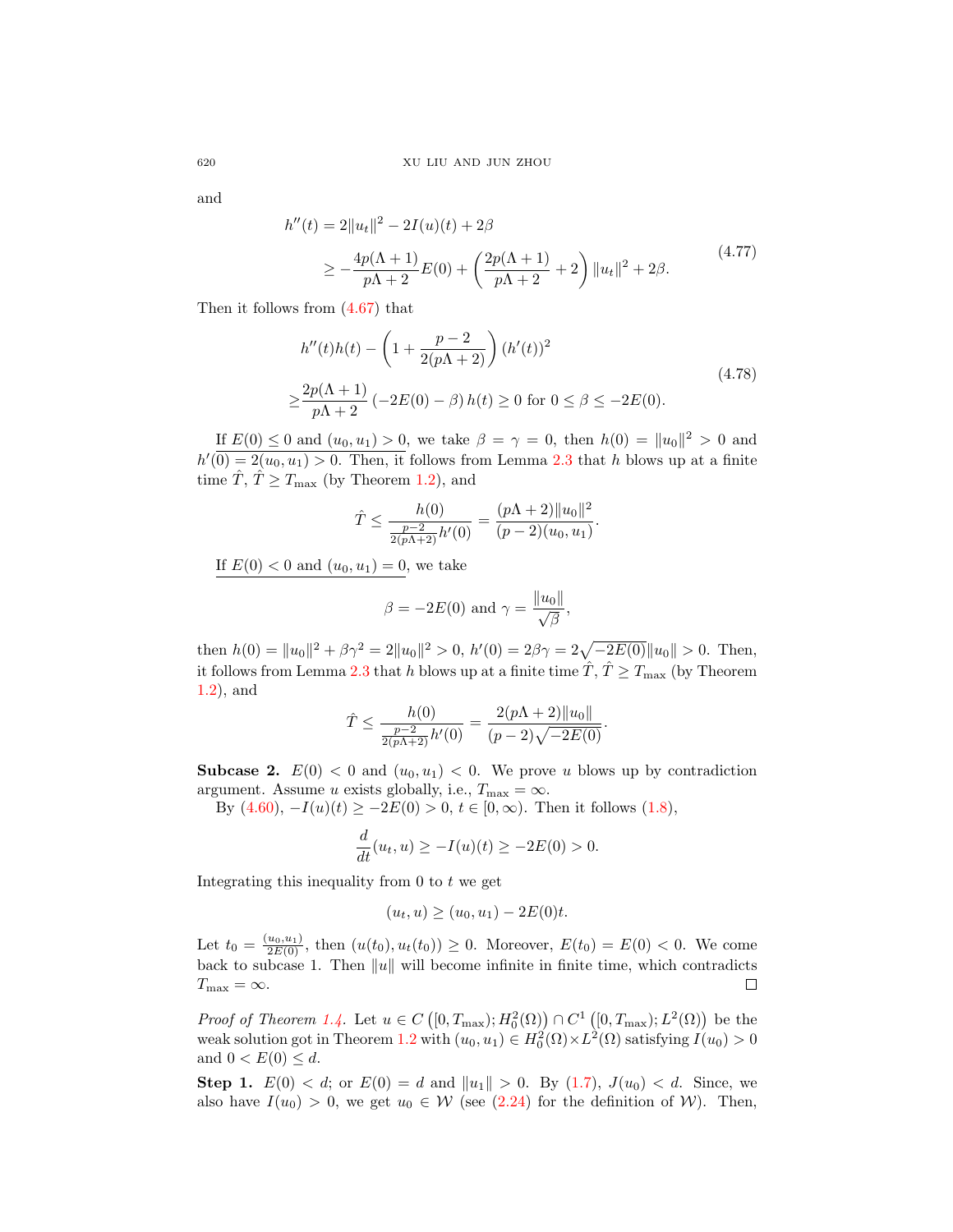by Lemma [2.6,](#page-9-3)  $u(t) \in W$  for all  $t \in [0, T_{\text{max}})$ . Since  $W = W_1$  (see Lemma [2.5\)](#page-7-7), it follows from the definition of  $W_1$  (see [\(2.28\)](#page-7-3)) that

<span id="page-22-0"></span>
$$
\|\Delta u\|^2 + \|u\|^2 < \frac{2pd}{p-2} + \sigma \int_{\Omega} \int_{\Omega} \frac{u(x,t)u(y,t)}{|x-y|^{\alpha}} dx dy, \ 0 \le t < T_{\text{max}}.\tag{4.79}
$$

By  $(1.11)$ , it follows

$$
\left| \int_{\Omega} \int_{\Omega} \frac{u(x,t)u(y,t)}{|x-y|^{\alpha}} dx dy \right| \leq \frac{1}{\sigma^*} \left( \|\Delta u\|^2 + \|u\|^2 \right),
$$

which, together with  $(4.79)$  and  $|\sigma| < \sigma^*$ , implies

<span id="page-22-1"></span>
$$
\|\Delta u\|^2 + \|u\|^2 \le \left(1 - \frac{|\sigma|}{\sigma^*}\right)^{-1} \frac{2pd}{p-2}, \ 0 \le t < T_{\text{max}}.\tag{4.80}
$$

Since  $E(t) = E(0)$  (see [\(1.5\)](#page-2-6)),  $E(t) = \frac{1}{2} ||u_t||^2 + J(u)(t)$  (see [\(1.6\)](#page-2-5)),  $2J(u) - I(u) =$  $\frac{p-2}{p}||u||_p^p$  (see [\(2.30\)](#page-7-8)),  $I(u)(t) > 0$  (since  $u(t) \in W$ ) for all  $t \in [0, T_{\text{max}})$ , and  $E(0) ≤$  $d$ , it holds

<span id="page-22-2"></span>
$$
||u_t||^2 = 2E(0) - 2J(u)(t) \le 2d - I(u) < 2d, \ 0 \le t < T_{\text{max}}.\tag{4.81}
$$

By [\(4.80\)](#page-22-1), [\(4.81\)](#page-22-2), and Theorem [1.2,](#page-2-0) we get  $T_{\text{max}} = \infty$ .

**Step 2.**  $E(0) = d$  and  $||u_1|| = 0$ . Since  $E(t) = E(0)$  (see [\(1.5\)](#page-2-6)),  $E(t) = \frac{1}{2}||u_t||^2 +$  $J(u)(t)$  (see [\(1.6\)](#page-2-5)) and  $E(0) = \frac{1}{2} ||u_1||^2 + J(u_0)$  (see [\(1.7\)](#page-2-4)), we get

 $J(u)(t) \leq d, t \in [0, T_{\text{max}})$  and  $J(u_0) = d$ .

If  $J(u(t)) \equiv d$  for all  $t \in [0, T_{\text{max}})$ , then by  $(1.6)$ ,  $||u_t|| \equiv 0$  for  $t \in [0, T_{\text{max}})$ , then  $u(t) \equiv u_0$ , so by Theorem [1.2,](#page-2-0)  $T_{\text{max}} = \infty$ ; If there exists  $t_1 \in [0, T_{\text{max}})$  such that  $J(u)(t_1) < d$ , we claim

• there exists a constant  $\sigma > 0$  sufficient small, and a sequence  $\{t_n\}_{n=1}^{\infty}$  such that  $\sigma \geq t_n \downarrow 0$  as  $n \uparrow \infty$  and  $J(u)(t_n) < d$  for  $n = 1, 2, \cdots$ .

In fact, if the claim is not true, there must exists a constant  $\delta > 0$  such that  $J(u)(t) = d$  for  $t \in [0, \delta]$ . Then by analysis as the first case,  $u(t) \equiv u_0$  for  $t \in [0, \delta]$ ; and then  $u(t) \equiv u_0$  for  $t \in [\delta, 2\delta], [2\delta, 3\delta],$  etc. So  $u(t) \equiv u_0$  for all  $t \in [0, T_{\text{max}}),$ then  $J(u)(t_1) = J(u_0) = d$ , a contradiction. So the claim is true, since  $I(u_0) > 0$ and  $I(u)(t) \in C[0,T_{\max})$ ,  $\lim_{n \uparrow \infty} I(u)(t_n) = I(u_0) > 0$ . So for n large enough, we have  $J(u)(t_n) < d$  and  $I(u)(t_n) > 0$ , we come back to step 1.  $\Box$ 

Proof of Theorem [1.5.](#page-4-1) Let  $u \in C([0,T_{\max}); H_0^2(\Omega)) \cap C^1([0,T_{\max}); L^2(\Omega))$  be the weak solution got in Theorem [1.2](#page-2-0) with  $(u_0, u_1) \in H_0^2(\Omega) \times L^2(\Omega)$ .

If  $E(0) < d$ , by [\(1.7\)](#page-2-4), we get  $J(u_0) < d$ ; If  $E(0) = d$  and  $(u_0, u_1) > 0$ , we must have  $||u_1|| > 0$ , and by [\(1.7\)](#page-2-4) again, we get  $J(u_0) < d$ . Now we prove  $||u_1|| > 0$  by contradiction argument. In fact if  $||u_1|| = 0$ , by Cauchy-Schwartz's inequality, we have  $0 < (u_0, u_1) \le ||u_0|| ||u_1|| = 0$ , a contradiction.

Since  $J(u_0) < d$  and  $I(u_0) < 0$ , we get  $u_0 \in V$  (see [\(2.25\)](#page-7-5)). Then by Lemma [2.6,](#page-9-3)  $u(t) \in \mathcal{V}$  for  $t \in [0, T_{\text{max}})$ , where  $\mathcal{V}$  is the set defined in [\(2.25\)](#page-7-5). Since  $\mathcal{V} = \mathcal{V}_1$  (see Lemma [2.5\)](#page-7-7), by  $(2.29)$  and  $(4.61)$ ,

<span id="page-22-3"></span>
$$
I(u) \le pE(0) - \frac{p}{2} ||u_t||^2 - pd, \ 0 \le t < T_{\text{max}}.\tag{4.82}
$$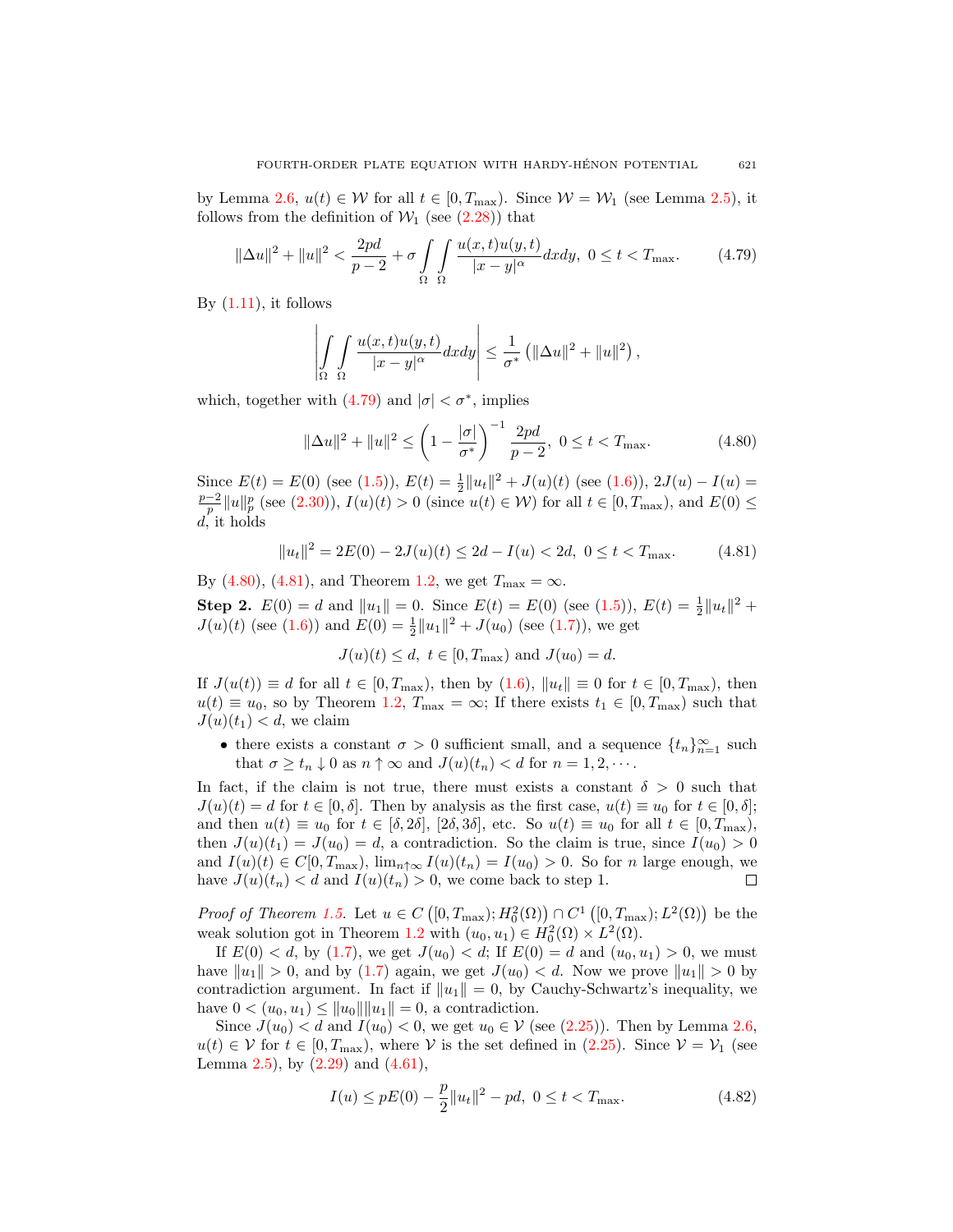Let  $h(t)$  be the function defined in [\(4.64\)](#page-18-5), with  $\beta \geq 0$  and  $\gamma \geq 0$  to be determined later. Then by using  $(1.8)$  and  $(4.82)$ , we have

$$
h'(t) = 2(u_t, u) + 2\beta(t + \gamma),
$$
\n(4.83)

$$
h''(t) = 2||u_t||^2 - 2I(u)(t) + 2\beta \ge -2pE(0) + (p+2)||u_t||^2 + 2pd + 2\beta. \tag{4.84}
$$

Then it follows from [\(4.67\)](#page-18-4) that

$$
h''(t)h(t) - \left(1 + \frac{p-2}{4}\right)(h'(t))^2 \ge p[2(d - E(0)) - \beta]
$$
  
 
$$
\ge 0 \text{ for } 0 \le \beta \le 2(d - E(0)).
$$
 (4.85)

**Case 1.**  $E(0) \le d$  and  $(u_0, u_1) > 0$ . We take  $\beta = \gamma = 0$ , then  $h(0) = ||u_0||^2 > 0$ and  $h'(0) = 2(u_0, u_1) > 0$ . Then, it follows from Lemma [2.3](#page-5-3) that h blows up at a finite time  $\hat{T}$ ,  $\hat{T} \geq T_{\text{max}}$  (by Theorem [1.2\)](#page-2-0), and

$$
\hat{T} \le \frac{h(0)}{\frac{p-2}{4}h'(0)} = \frac{2||u_0||^2}{(p-2)(u_0, u_1)}.
$$

**Case 2.**  $E(0) < d$  and  $(u_0, u_1) = 0$ . We take

$$
\beta = 2(d - E(0)), \ \gamma = \frac{||u_0||}{\sqrt{\beta}},
$$

then  $h(0) = ||u_0||^2 + \beta \gamma^2 = 2||u_0||^2 > 0$ ,  $h'(0) = 2\beta \gamma = 2\sqrt{2(d - E(0))}||u_0|| > 0$ . Then, it follows from Lemma [2.3](#page-5-3) that h blows up at a finite time  $\hat{T}$ ,  $\hat{T} \geq T_{\text{max}}$  (by Theorem [1.2\)](#page-2-0), and

$$
\hat{T} \le \frac{h(0)}{\frac{p-2}{4}h'(0)} = \frac{4||u_0||}{(p-2)\sqrt{2(d-E(0))}}.
$$

**Case 3.**  $E(0) < d$  and  $(u_0, u_1) < 0$ . We take

$$
\beta = 2(d - E(0)), \ \gamma = \frac{-(u_0, u_1) + \sqrt{(u_0, u_1)^2 + \beta ||u_0||^2)}}{\beta},
$$

then,

$$
h(0) = ||u_0||^2 + \beta \gamma^2 = ||u_0||^2 + \left( -(u_0, u_1) + \sqrt{(u_0, u_1)^2 + \beta ||u_0||^2} \right)^2 / \beta > 0,
$$
  

$$
h'(0) = 2(u_0, u_1) + 2\beta \gamma = 2\sqrt{(u_0, u_1)^2 + \beta ||u_0||^2} > 0.
$$

Then, it follows from Lemma [2.3](#page-5-3) that h blows up at a finite time  $\hat{T}$ ,  $\hat{T} \geq T_{\text{max}}$  (by Theorem [1.2\)](#page-2-0), and

$$
\hat{T} \leq \frac{h(0)}{\frac{p-2}{4}h'(0)} = \frac{2\left(\|u_0\|^2 + \frac{\left(-(u_0, u_1) + \sqrt{(u_0, u_1)^2 + \beta \|u_0\|^2\right)}\right)^2}{(p-2)\sqrt{(u_0, u_1)^2 + \beta \|u_0\|^2)}}
$$
\n
$$
= \frac{2\beta \left\|u_0\right\|^2 + 2\left(-(u_0, u_1) + \sqrt{(u_0, u_1)^2 + \beta \|u_0\|^2}\right)^2}{\beta(p-2)\sqrt{(u_0, u_1)^2 + \beta \|u_0\|^2}}
$$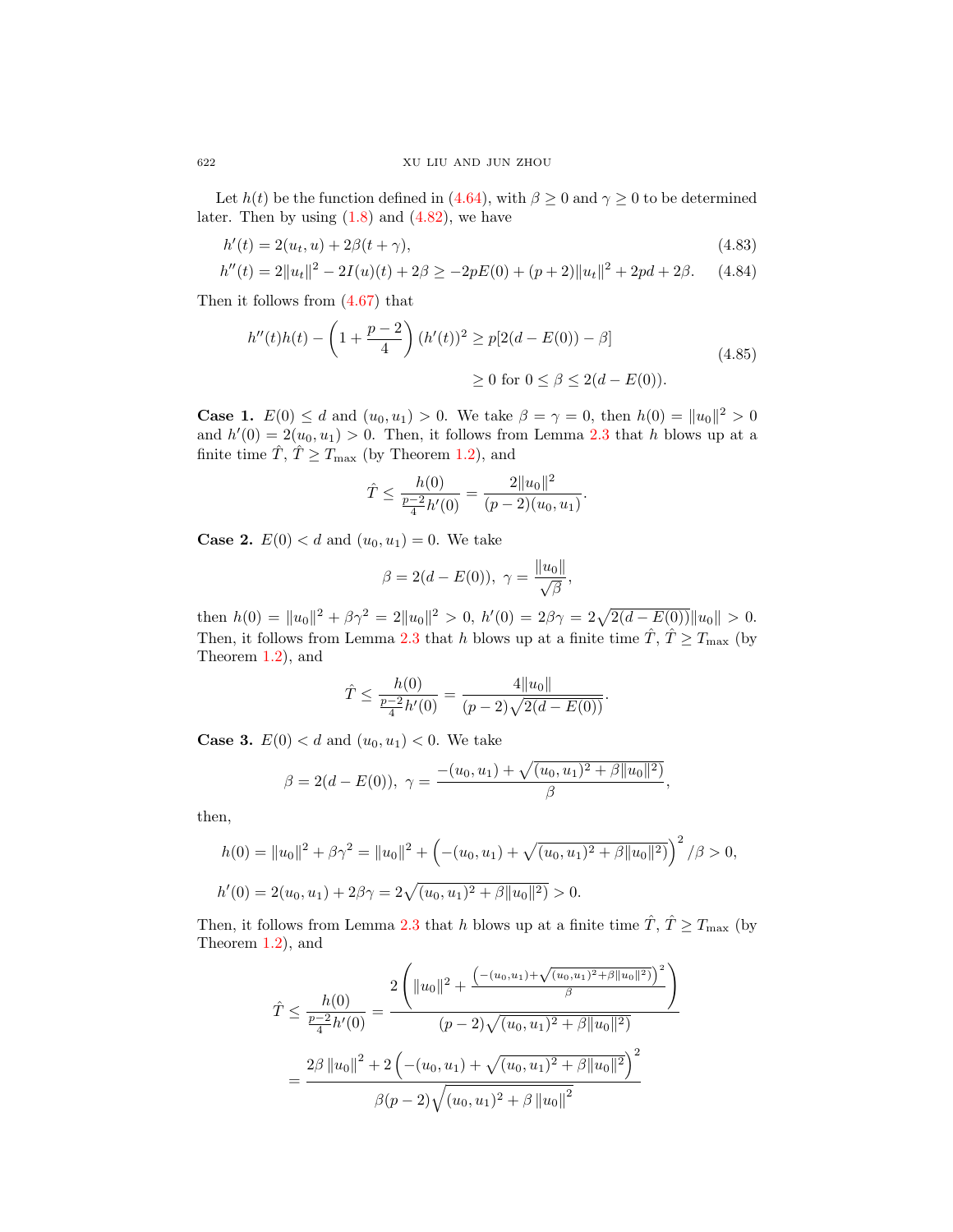FOURTH-ORDER PLATE EQUATION WITH HARDY-HENON POTENTIAL 623 ´

$$
= \frac{4(d-E(0))\|u_0\|^2 + 2\left(-(u_0,u_1) + \sqrt{(u_0,u_1)^2 + (2(d-E(0)))\|u_0\|^2}\right)^2}{(2(d-E(0)))(p-2)\sqrt{(u_0,u_1)^2 + (2(d-E(0)))\|u_0\|^2}}.
$$

Acknowledgments. The authors would like to thank the referees for the comments and valuable suggestions.

## REFERENCES

- <span id="page-24-13"></span>[\[1\]](http://www.ams.org/mathscinet-getitem?mr=MR2545987&return=pdf) B. Abdellaoui, I. Peral and A. Primo, [Influence of the Hardy potential in a semilinear heat](http://dx.doi.org/10.1017/S0308210508000152) [equation,](http://dx.doi.org/10.1017/S0308210508000152) Proc. Roy. Soc. Edinburgh Sect. A, 139 (2009), 897–926.
- <span id="page-24-14"></span>[\[2\]](http://www.ams.org/mathscinet-getitem?mr=MR2565839&return=pdf) B. Abdellaoui, I. Peral and A. Primo, [Strong regularizing effect of a gradient term in the heat](http://dx.doi.org/10.1016/j.jfa.2009.11.008) [equation with the Hardy potential,](http://dx.doi.org/10.1016/j.jfa.2009.11.008) J. Funct. Anal., 258 (2010), 1247–1272.
- <span id="page-24-15"></span>[\[3\]](http://www.ams.org/mathscinet-getitem?mr=MR3315673&return=pdf) A. Attar, S. Merchan and I. Peral, [A remark on the existence properties of a semilinear heat](http://dx.doi.org/10.1007/s00028-014-0259-x) [equation involving a Hardy-Leray potential,](http://dx.doi.org/10.1007/s00028-014-0259-x) J. Evol. Equ., 15 (2015), 239–250.
- <span id="page-24-5"></span>[4] M. Bawin, [Electron-bound states in the field of dipolar molecules,](http://dx.doi.org/10.1103/PhysRevA.70.022505) Phys. Rev. A, 70 (2004), 022505.
- <span id="page-24-9"></span>[5] M. Bawin and S. A. Coon, [Neutral atom and a charged wire: From elastic scattering to](http://dx.doi.org/10.1103/PhysRevA.63.034701) [absorption,](http://dx.doi.org/10.1103/PhysRevA.63.034701) Phys. Rev. A, 63 (2001), 034701.
- <span id="page-24-11"></span>[6] M. Bawin and S. A. Coon, [Singular inverse square potential, limit cycles, and self-adjoint](http://dx.doi.org/10.1103/PhysRevA.67.042712) [extensions,](http://dx.doi.org/10.1103/PhysRevA.67.042712) Phys. Rev. A, 67 (2003), 042712.
- <span id="page-24-6"></span>[7] M. Bawin, S. A. Coon and B. R. Holstein, [Anions and anomalies,](http://dx.doi.org/10.1142/9789812770301_0003) Int. J. Mod. Phys. A, (2007), 19–28.
- <span id="page-24-12"></span>[8] S. R. Beane, P. F. Bedaque, L. Childress, A. Kryjevski, J. McGuire and U. van Kolck, [Singular](http://dx.doi.org/10.1103/PhysRevA.64.042103) [potentials and limit cycles,](http://dx.doi.org/10.1103/PhysRevA.64.042103) Phys. Rev. A, 64 (2001), 042103.
- <span id="page-24-7"></span>[\[9\]](http://www.ams.org/mathscinet-getitem?mr=MR1831772&return=pdf) D. Birmingham, K. S. Gupta and S. Sen, [Near-horizon conformal structure of black holes,](http://dx.doi.org/10.1016/S0370-2693(01)00354-9) Phys. Lett.  $B$ , 55 (2001), 191-196.
- <span id="page-24-19"></span>[\[10\]](http://www.ams.org/mathscinet-getitem?mr=MR3327559&return=pdf) H. Chen and S. Y. Tian, [Initial boundary value problem for a class of semilinear pseudo](http://dx.doi.org/10.1016/j.jde.2015.01.038)[parabolic equations with logarithmic nonlinearity,](http://dx.doi.org/10.1016/j.jde.2015.01.038) J. Differential Equations, 258 (2015), 4424–4442.
- <span id="page-24-16"></span>[\[11\]](http://www.ams.org/mathscinet-getitem?mr=MR4017426&return=pdf) E. Csobo, F. Genoud, M. Ohta and J. Royer, [Stability of standing waves for a nonlinear](http://dx.doi.org/10.1016/j.jde.2019.08.015) [Klein-Gordon equation with delta potentials,](http://dx.doi.org/10.1016/j.jde.2019.08.015) J. Differential Equations, 268 (2019), 353–388.
- <span id="page-24-10"></span>[12] J. Denschlag, G. Umshaus and J. Schmiedmayer, [Probing a singular potential with cold atoms:](http://dx.doi.org/10.1103/PhysRevLett.81.737) [A neutral atom and a charged wire,](http://dx.doi.org/10.1103/PhysRevLett.81.737) Phys. Rev. Lett., 81 (1998), 737-741.
- [\[13\]](http://www.ams.org/mathscinet-getitem?mr=MR3848986&return=pdf) V. D. Dinh, Global existence and blowup for a class of the focusing nonlinear Schrödinger [equation with inverse-square potential,](http://dx.doi.org/10.1016/j.jmaa.2018.08.006) J. Math. Anal. Appl., 468 (2018), 270–303.
- <span id="page-24-0"></span>[14] E. H. Dowell, Aeroelasticity of Plates and Shells, Nordhoff, Leyden, 1973.
- <span id="page-24-1"></span>[\[15\]](http://www.ams.org/mathscinet-getitem?mr=MR3306893&return=pdf) E. H. Dowell, [A Modern Course in Aeroelasticity](http://dx.doi.org/10.1007/978-3-319-09453-3), Solid Mechanics and its Applications, 217. Springer, Cham, 2015.
- <span id="page-24-4"></span>[16] V. Efimov, Weakly-bound states of 3 resonantly-interacting particles, Sov. J. Nucl. Phys., 12 (1971), 589–595.
- <span id="page-24-2"></span>[\[17\]](http://www.ams.org/mathscinet-getitem?mr=MR1422123&return=pdf) P. Freitas and E. Zuazua, [Stability results for the wave equation with indefinite damping,](http://dx.doi.org/10.1006/jdeq.1996.0183) J. *Differential Equations*, **132** (1996), 338-352.
- [\[18\]](http://www.ams.org/mathscinet-getitem?mr=MR2117050&return=pdf) J. Fröhlich and E. Lenzmann. Mean-field limit of quantum Bose gases and nonlinear Hartree equation, Séminaire: Équations aux Dérivées Partielles, Sémin. Équ. Dériv. Partielles, École Polytech., Palaiseau, (2004), 26 pp.
- <span id="page-24-8"></span>[\[19\]](http://www.ams.org/mathscinet-getitem?mr=MR1776850&return=pdf) T. R. Govindarajan, V. Suneeta and S. Vaidya, [Horizon states for AdS black holes,](http://dx.doi.org/10.1016/S0550-3213(00)00336-9) Nucl. Phys. B, 583 (2000), 291–303.
- <span id="page-24-20"></span>[\[20\]](http://www.ams.org/mathscinet-getitem?mr=MR3165639&return=pdf) Y. Q. Guo and M. A. Rammaha, [Systems of nonlinear wave equations with damping and](http://dx.doi.org/10.1090/S0002-9947-2014-05772-3) [supercritical boundary and interior sources,](http://dx.doi.org/10.1090/S0002-9947-2014-05772-3) *Trans. Amer. Math. Soc.*, 366 (2014), 2265– 2325.
- <span id="page-24-3"></span>[\[21\]](http://www.ams.org/mathscinet-getitem?mr=MR3426837&return=pdf) A. Khanmamedov and S. Simsek, [Existence of the global attractor for the plate equation with](http://dx.doi.org/10.3934/dcdsb.2016.21.151) [nonlocal nonlinearity in](http://dx.doi.org/10.3934/dcdsb.2016.21.151)  $\mathbb{R}^n$ , *Discrete Contin. Dyn. Syst. Ser. B*, **21** (2016), 151–172.
- <span id="page-24-17"></span>[\[22\]](http://www.ams.org/mathscinet-getitem?mr=MR3778997&return=pdf) R. Killip, C. Miao, M. Visan, J. Zhang and J. Zheng, [Sobolev spaces adapted to the](http://dx.doi.org/10.1007/s00209-017-1934-8) Schrödinger operator with inverse-square potential, Math. Z., 288 (2018), 1273-1298.
- <span id="page-24-18"></span>[\[23\]](http://www.ams.org/mathscinet-getitem?mr=MR3639442&return=pdf) R. Killip, C. X. Miao, M. Visan, J. Y. Zhang and J. Q. Zheng, [The energy-critical NLS with](http://dx.doi.org/10.3934/dcds.2017162) [inverse-square potential,](http://dx.doi.org/10.3934/dcds.2017162) Discrete Contin. Dyn. Syst., 37 (2017), 3831–3866.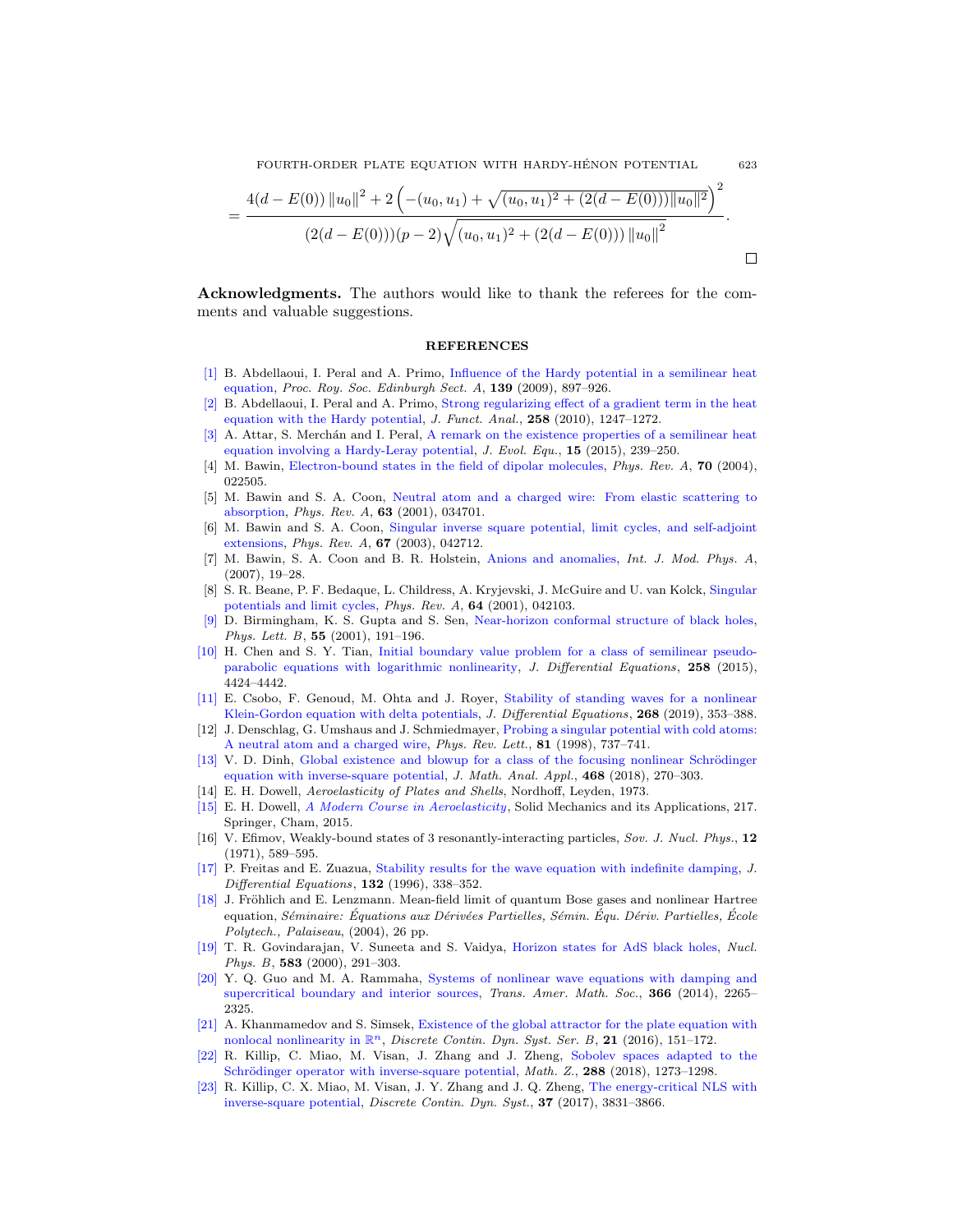## 624 XU LIU AND JUN ZHOU

- <span id="page-25-15"></span>[\[24\]](http://www.ams.org/mathscinet-getitem?mr=MR3611498&return=pdf) R. Killip, J. Murphy, M. Visan and J. Q. Zheng, The focusing cubic NLS with inverse-square potential in three space dimensions, Differential Integral Equations, 30 (2017), 161–206.
- <span id="page-25-0"></span>[\[25\]](http://www.ams.org/mathscinet-getitem?mr=MR2860945&return=pdf) M. Kirane and B. Said-Houari, [Existence and asymptotic stability of a viscoelastic wave](http://dx.doi.org/10.1007/s00033-011-0145-0) [equation with a delay,](http://dx.doi.org/10.1007/s00033-011-0145-0) Z. Angew. Math. Phys.,  $62$  (2011), 1065-1082.
- <span id="page-25-1"></span>[\[26\]](http://www.ams.org/mathscinet-getitem?mr=MR1000694&return=pdf) I. Lasiecka, [Stabilization of wave and plate-like equations with nonlinear dissipation on the](http://dx.doi.org/10.1016/0022-0396(89)90107-1) [boundary,](http://dx.doi.org/10.1016/0022-0396(89)90107-1) J. Differential Equations, 79 (1989), 340–381.
- <span id="page-25-2"></span>[\[27\]](http://www.ams.org/mathscinet-getitem?mr=MR1325802&return=pdf) I. Lasiecka, Finite-dimensionality of attractors associated with von Kármán plate equations [and boundary damping,](http://dx.doi.org/10.1006/jdeq.1995.1057) J. Differential Equations, 117 (1995), 357–389.
- <span id="page-25-8"></span>[28] J. M. L. Leblond, Electron capture by polar molecules, Phys. Rev., 153 (1967), 1–4.
- <span id="page-25-25"></span>[\[29\]](http://www.ams.org/mathscinet-getitem?mr=MR344697&return=pdf) H. A. Levine, [Instability and nonexistence of global solutions to nonlinear wave equations of](http://dx.doi.org/10.2307/1996814) [the form](http://dx.doi.org/10.2307/1996814)  $Pu_{tt} = -Au + F(u)$ , Trans. Amer. Math. Soc., 192 (1974), 1–21.
- <span id="page-25-26"></span>[\[30\]](http://www.ams.org/mathscinet-getitem?mr=MR399682&return=pdf) H. A. Levine, [Some additional remarks on the nonexistence of global solutions to nonlinear](http://dx.doi.org/10.1137/0505015) [wave equations,](http://dx.doi.org/10.1137/0505015) SIAM J. Math. Anal., 5 (1974), 138-146.
- <span id="page-25-24"></span>[\[31\]](http://www.ams.org/mathscinet-getitem?mr=MR1817225&return=pdf) E. H. Lieb and M. Loss, [Analysis](http://dx.doi.org/10.1090/gsm/014), Second edition, Graduate Studies in Mathematics, 14. American Mathematical Society, Providence, RI, 2001.
- <span id="page-25-10"></span>[\[32\]](http://www.ams.org/mathscinet-getitem?mr=MR2901056&return=pdf) V. Liskevich, A. Shishkov and Z. Sobol, [Singular solutions to the heat equations with nonlinear](http://dx.doi.org/10.1142/S0219199712500137) [absorption and Hardy potentials,](http://dx.doi.org/10.1142/S0219199712500137) Commun. Contemp. Math., 14 (2012), 1250013, 28 pp.
- <span id="page-25-3"></span>[\[33\]](http://www.ams.org/mathscinet-getitem?mr=MR3481149&return=pdf) G. W. Liu and H. W. Zhang, [Well-posedness for a class of wave equation with past history](http://dx.doi.org/10.1007/s00033-015-0593-z) [and a delay,](http://dx.doi.org/10.1007/s00033-015-0593-z) Z. Angew. Math. Phys., 67 (2016), Art. 6, 14 pp.
- <span id="page-25-4"></span>[\[34\]](http://www.ams.org/mathscinet-getitem?mr=MR3927835&return=pdf) T. T. Liu and Q. Z. Ma, [Time-dependent asymptotic behavior of the solution for plate equa](http://dx.doi.org/10.3934/dcdsb.2018178)[tions with linear memory,](http://dx.doi.org/10.3934/dcdsb.2018178) *Discrete Contin. Dyn. Syst. Ser. B*, 23 (2018), 4595–4616.
- <span id="page-25-19"></span>[\[35\]](http://www.ams.org/mathscinet-getitem?mr=MR1987088&return=pdf) Y. C. Liu, [On potential wells and vacuum isolating of solutions for semilinear wave equations,](http://dx.doi.org/10.1016/S0022-0396(02)00020-7) J. Differential Equations,  $192$  (2003), 155-169.
- <span id="page-25-20"></span>[\[36\]](http://www.ams.org/mathscinet-getitem?mr=MR2373660&return=pdf) Y. C. Liu and R. Z. Xu, [A class of fourth order wave equations with dissipative and nonlinear](http://dx.doi.org/10.1016/j.jde.2007.10.015) [strain terms,](http://dx.doi.org/10.1016/j.jde.2007.10.015) J. Differential Equations, 244 (2008), 200–228.
- <span id="page-25-5"></span>[\[37\]](http://www.ams.org/mathscinet-getitem?mr=MR4046196&return=pdf) Y. Q. Liu and Y. Ueda, [Decay estimate and asymptotic profile for a plate equation with](http://dx.doi.org/10.1016/j.jde.2019.09.007) [memory,](http://dx.doi.org/10.1016/j.jde.2019.09.007) *J. Differential Equations*, **268** (2020), 2435–2463.
- <span id="page-25-27"></span>[\[38\]](http://www.ams.org/mathscinet-getitem?mr=MR1681343&return=pdf) Z. Y. Liu and S. M. Zheng, Semigroups Associated with Dissipative Systems, Chapman & Hall/CRC Research Notes in Mathematics, 398. Chapman & Hall/CRC, Boca Raton, FL, 1999.
- <span id="page-25-14"></span>[\[39\]](http://www.ams.org/mathscinet-getitem?mr=MR4072805&return=pdf) C. X. Miao, J. Murphy and J. Q. Zheng, [The energy-critical nonlinear wave equation with an](http://dx.doi.org/10.1016/j.anihpc.2019.09.004) [inverse-square potential,](http://dx.doi.org/10.1016/j.anihpc.2019.09.004) Ann. Inst. H. Poincaré Anal. Non Linéaire,  $37$  (2020), 417–456.
- <span id="page-25-6"></span>[\[40\]](http://www.ams.org/mathscinet-getitem?mr=MR2272156&return=pdf) S. Nicaise and C. Pignotti, [Stability and instability results of the wave equation with a delay](http://dx.doi.org/10.1137/060648891) [term in the boundary or internal feedbacks,](http://dx.doi.org/10.1137/060648891) SIAM J. Control Optim., 45 (2006), 1561–1585.
- <span id="page-25-21"></span>[\[41\]](http://www.ams.org/mathscinet-getitem?mr=MR1456598&return=pdf) K. Ono, [Global existence, decay, and blowup of solutions for some mildly degenerate nonlinear](http://dx.doi.org/10.1006/jdeq.1997.3263) [Kirchhoff strings,](http://dx.doi.org/10.1006/jdeq.1997.3263) J. Differential Equations, 137 (1997), 273–301.
- <span id="page-25-16"></span>[\[42\]](http://www.ams.org/mathscinet-getitem?mr=MR4073514&return=pdf) J. J. Pan and J. Zhang, On the minimal mass blow-up solutions for the nonlinear Schrödinger [equation with Hardy potential,](http://dx.doi.org/10.1016/j.na.2020.111829) Nonlinear Anal., 197 (2020), 111829.
- <span id="page-25-22"></span>[\[43\]](http://www.ams.org/mathscinet-getitem?mr=MR402291&return=pdf) L. E. Payne and D. H. Sattinger, [Saddle points and instability of nonlinear hyperbolic equa](http://dx.doi.org/10.1007/BF02761595)[tions,](http://dx.doi.org/10.1007/BF02761595) Israel J. Math., 22 (1975), 273-303.
- <span id="page-25-7"></span>[\[44\]](http://www.ams.org/mathscinet-getitem?mr=MR3710681&return=pdf) R. Racke and Y. Ueda, [Nonlinear thermoelastic plate equations-global existence and decay](http://dx.doi.org/10.1016/j.jde.2017.08.036) [rates for the Cauchy problem,](http://dx.doi.org/10.1016/j.jde.2017.08.036) J. Differential Equations, 263 (2017), 8138–8177.
- <span id="page-25-9"></span>[\[45\]](http://www.ams.org/mathscinet-getitem?mr=MR3606306&return=pdf) B. Ben Slimene, S. Tayachi and F. B. Weissler, [Well-posedness, global existence and large](http://dx.doi.org/10.1016/j.na.2016.12.008) time behavior for Hardy-Hénon parabolic equations, Nonlinear Anal., 152 (2017), 116-148.
- [\[46\]](http://www.ams.org/mathscinet-getitem?mr=MR657065&return=pdf) H. Spohn, [On the Vlasov hierarchy,](http://dx.doi.org/10.1002/mma.1670030131) Math. Methods Appl. Sci., 3 (1981), 445–455.
- <span id="page-25-17"></span>[\[47\]](http://www.ams.org/mathscinet-getitem?mr=MR3524605&return=pdf) T. Suzuki, Solvability of nonlinear Schrödinger equations with some critical singular potential [via generalized Hardy-Rellich inequalities,](http://dx.doi.org/10.1619/fesi.59.1)  $Funkcial. Ekvac.,$  59 (2016), 1–34.
- <span id="page-25-18"></span>[\[48\]](http://www.ams.org/mathscinet-getitem?mr=MR4079019&return=pdf) T. Suzuki, Semilinear Schrödinger equations with a potential of some critical inverse-square [type,](http://dx.doi.org/10.1016/j.jde.2019.11.087) J. Differential Equations, 268 (2020), 7629–7668.
- <span id="page-25-12"></span>[\[49\]](http://www.ams.org/mathscinet-getitem?mr=MR2556573&return=pdf) J. Vancostenoble and E. Zuazua, [Hardy inequalities, observability, and control for the wave](http://dx.doi.org/10.1137/080731396) and Schrödinger equations with singular potentials, SIAM J. Math. Anal., 41 (2009), 1508– 1532.
- <span id="page-25-11"></span>[\[50\]](http://www.ams.org/mathscinet-getitem?mr=MR1153016&return=pdf) X. F. Wang, [On the Cauchy problem for reaction-diffusion equations,](http://dx.doi.org/10.1090/S0002-9947-1993-1153016-5) Trans. Amer. Math. Soc., **337** (1993), 549-590.
- <span id="page-25-23"></span>[\[51\]](http://www.ams.org/mathscinet-getitem?mr=MR3045640&return=pdf) R. Z. Xu and J. Su, [Global existence and finite time blow-up for a class of semilinear pseudo](http://dx.doi.org/10.1016/j.jfa.2013.03.010)[parabolic equations,](http://dx.doi.org/10.1016/j.jfa.2013.03.010) J. Funct. Anal., 264 (2013), 2732–2763.
- <span id="page-25-13"></span>[\[52\]](http://www.ams.org/mathscinet-getitem?mr=MR3937264&return=pdf) J. Zhang, S. J. Zheng and S. H. Zhu, [Orbital stability of standing waves for fractional Hartree](http://dx.doi.org/10.1090/conm/725/14561) [equation with unbounded potentials,](http://dx.doi.org/10.1090/conm/725/14561) Nonlinear Dispersive Waves and Fluids, Contemp. Math., Amer. Math. Soc., Providence, RI, 725 (2019), 265-275.